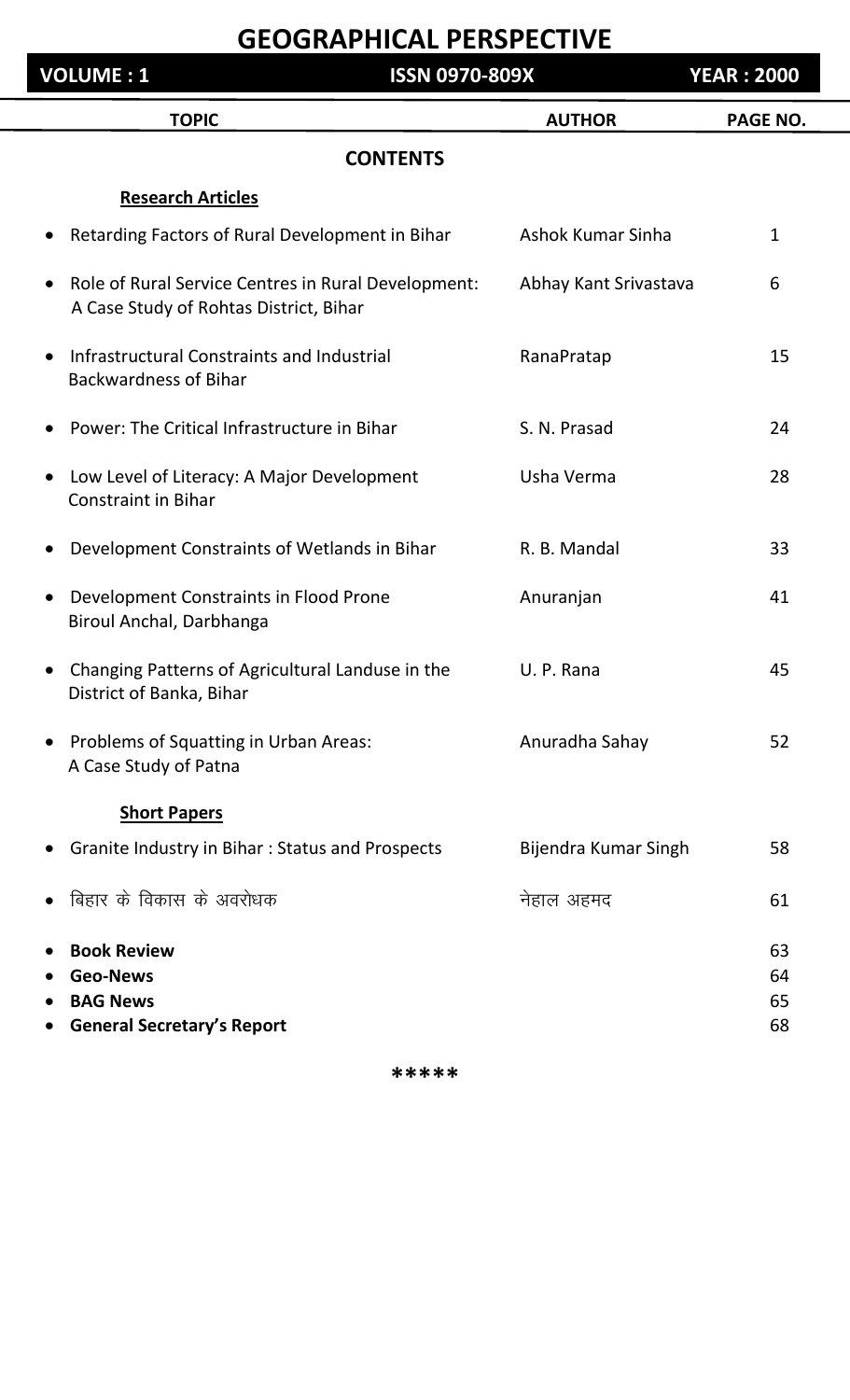| <b>VOLUME: 2</b><br><b>ISSN 0970-809X</b> |                                                                                                        |                                                 | <b>YEAR : 2001</b>   |
|-------------------------------------------|--------------------------------------------------------------------------------------------------------|-------------------------------------------------|----------------------|
|                                           | <b>TOPIC</b>                                                                                           | <b>AUTHOR</b>                                   | <b>PAGE NO.</b>      |
|                                           | <b>CONTENTS</b>                                                                                        |                                                 |                      |
|                                           | <b>Invited Lectures</b>                                                                                |                                                 |                      |
|                                           | Early Man and Ecological Management                                                                    | Suresh Nandan Prasad                            | 1                    |
|                                           | <b>Environment and Politics</b>                                                                        | Ram Nandan Pd. Sinha                            | 6                    |
|                                           | <b>Research Papers</b>                                                                                 |                                                 |                      |
|                                           | Changes in Population and Land Use in Sonepur<br>And Bihta Development Blocks: A Geographical Analysis | Satya Prakash                                   | 15                   |
|                                           | Impact of Population growth on Land Use and Urban<br>Environment in Sheikhpura Anchal (Bihar)          | Manoj Kumar Sinha                               | 21                   |
|                                           | पटना नगर में आपराधिक गतिविधियाँः एक भौगोलिक विश्लेषण                                                   | जयन्त कुमार                                     | 26                   |
|                                           | <b>Articles</b>                                                                                        |                                                 |                      |
|                                           | Degradation and Deterioration of Earth's Environments:<br><b>Causes and Consequces</b>                 | Usha Verma                                      | 36                   |
|                                           | It's Your Planet Protect It!                                                                           | Rakesh Ranjan, Supria Shikha<br>and B. L. Sinha | 42                   |
|                                           | जनसंख्या एवं पर्यावरण–ह्रास                                                                            | दशरथ सिंह                                       | 50                   |
|                                           | Sustainable Development Strategy and Agricultural Planning                                             | Anuradha Sahay                                  | 55                   |
|                                           | Wildlife in India and its Management:<br>A Study in Geography of Wildlife                              | Ashok Kumar Sinha                               | 63                   |
|                                           | <b>Short Papers</b>                                                                                    |                                                 |                      |
|                                           | पर्यावरण समस्याः विश्व उष्नीकरण                                                                        | मृत्युंजय कुमार                                 | 72                   |
|                                           | पर्यावरण समस्याः तेजाबी वर्षा                                                                          | अशोक कुमार सिंह                                 | 76                   |
|                                           | <b>Book Review</b><br><b>Geo-News</b><br><b>BAG News</b><br><b>General Secretary's Report</b>          |                                                 | 78<br>79<br>83<br>88 |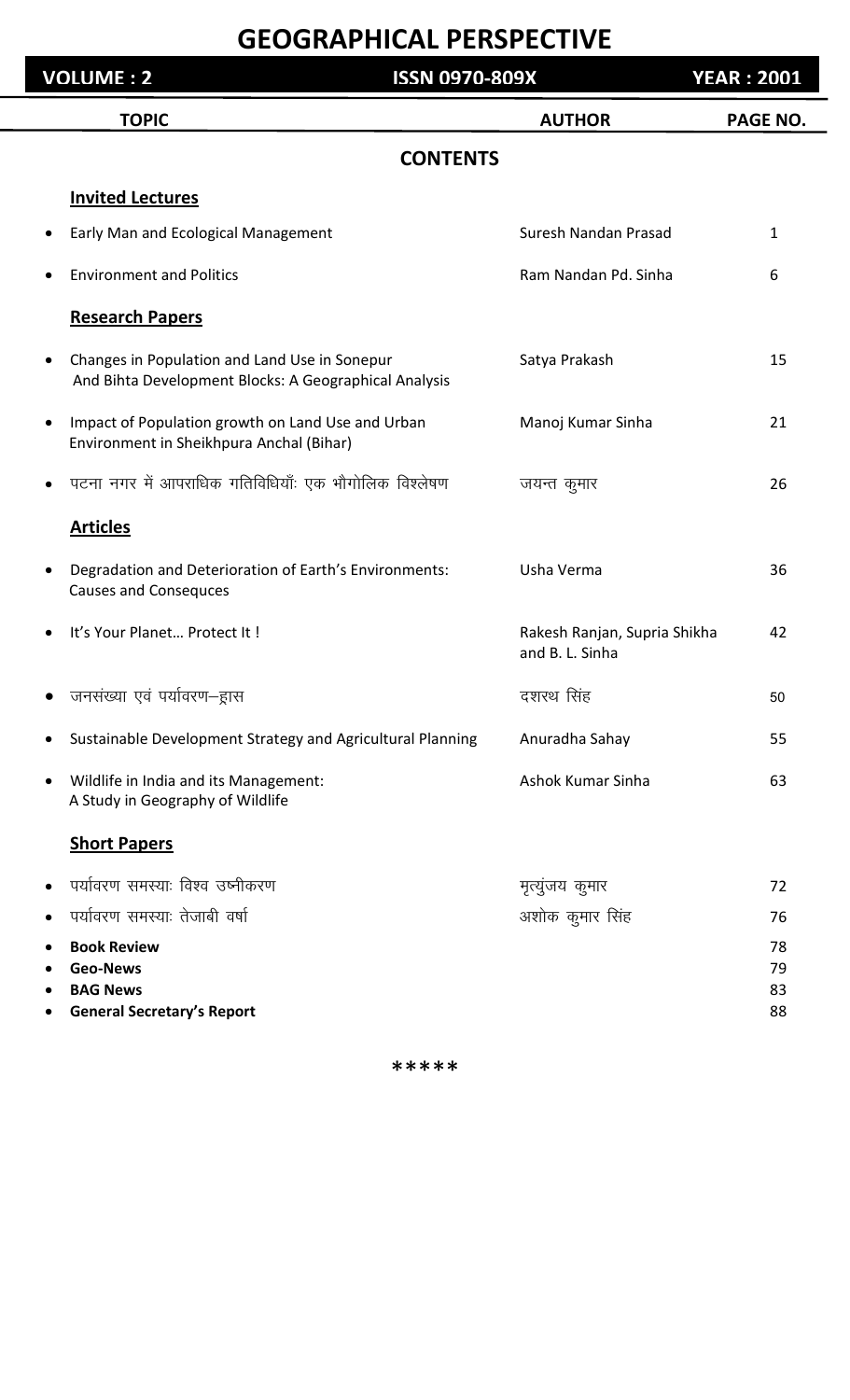#### **VOLUME : 3 ISSN 0970-809X YEAR : 2002**

|           | <b>TOPIC</b>                                                                                            | <b>AUTHOR</b>                                       | <b>PAGE NO.</b> |
|-----------|---------------------------------------------------------------------------------------------------------|-----------------------------------------------------|-----------------|
|           | <b>CONTENTS</b>                                                                                         |                                                     |                 |
|           | <b>Invited Lectures</b>                                                                                 |                                                     |                 |
| ٠         | Rural Marketing and Development                                                                         | Prof. V. K. Srivastava                              | $\mathbf{1}$    |
| ٠         | Agricultural Scenario in Bihar                                                                          | Dr. S. N. Prasad                                    | 12              |
|           | <b>Research Papers</b>                                                                                  |                                                     |                 |
| $\bullet$ | Pattern of Agriculture in Hazaribagh District (Jharkhand)                                               | Dr. Kamla Prasad & P. K. Sharma                     | 19              |
| ٠         | Man-Land Symbiosis of Nalanda District                                                                  | Dr. Manager Prasad                                  | 23              |
|           | Agricultural Development: Potential and Strategy<br>(A Case Study of Bihar)                             | Dr. Vinay Nath Jha                                  | 28              |
| $\bullet$ | Geo-Economic Constraints of Development of Wetlands in<br>Darbhanga District                            | Dr. Pratap Narayan Roy &<br>Pushpanjali             | 34              |
|           | <b>Articles</b>                                                                                         |                                                     |                 |
|           | Socio-Economic Landscape in Siwan District                                                              | Dr. Lakshman Sharma                                 | 40              |
| ٠         | Tourism Prospects of Bihar Through Developing<br>the Buddhist Circuit                                   | Dr. Rana Pratap                                     | 49              |
| $\bullet$ | Literacy Among Chamars: S Study of<br>Dobhi Kshetra Panchayat, U.P.                                     | Dr. Kedar Nath Harijan                              | 58              |
| $\bullet$ | Problems of Small Scale Industrial Units: A Case<br>Study of Begusarai District                         | Dr. Ram Karan Singh                                 | 62              |
| $\bullet$ | Measurement of Agricultural Productivity in<br>Darbhanga Block, Bihar                                   | Dr. Purna Chandra Lal Das                           | 67              |
| $\bullet$ | Improved Technology for Sustainable Agriculture<br>In Magadh Plain                                      | Dr. Vidya Singh                                     | 75              |
| $\bullet$ | Need for Rural Electrification and Irrigation for<br>the Development of Agriculture in Nalanda District | Dr. R. K. Mazumdar,<br>Anupama Sarkar & Ashok Kumar | 81              |
| $\bullet$ | Role of Banks in the Development of Economy:<br>A Case Study of Vaishali District, Bihar                | Dr. Sanjay Kumar                                    | 86              |
|           | <b>Short Papers</b>                                                                                     |                                                     |                 |
| $\bullet$ | Intensity of Farming in Siwan District                                                                  | Dr. Ashok Kumar Singh                               | 91              |
| ٠         | Ganga Basin: An Ecological Study                                                                        | Dr. Navin Kumar                                     | 94              |
| ٠         | Bifurcation of Bihar: Problems and Prospects                                                            | Dr. Anil Kumar Gupta                                | 98              |
|           | ग्रामीण विकास में विकेन्द्रीत नियोजन की भूमिका : एक अध्ययन                                              | जयन्त कुमार                                         | 102             |
|           | <b>Book Review</b>                                                                                      |                                                     | 108             |
|           | <b>Geo-News</b>                                                                                         |                                                     | 110             |
|           | <b>BAG News</b>                                                                                         |                                                     | 112             |
|           | Ph.D. Awarded<br><b>General Secretary's Report</b>                                                      |                                                     | 114<br>116      |
|           |                                                                                                         |                                                     |                 |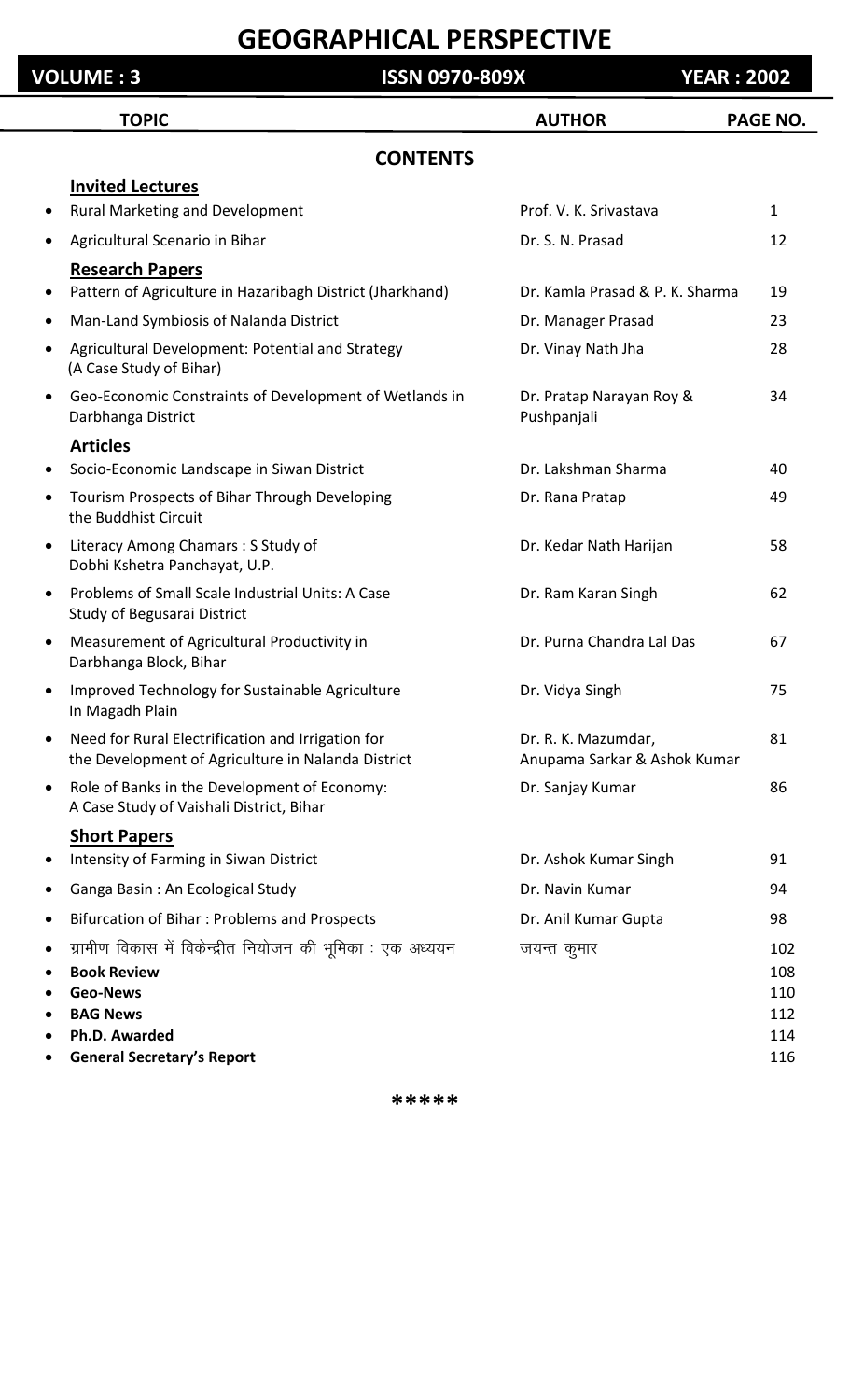| <b>VOLUME: 4</b> | <b>ISSN 0970-809X</b>                                                                                                                                                 |                                               | <b>YEAR: 2003</b>                |
|------------------|-----------------------------------------------------------------------------------------------------------------------------------------------------------------------|-----------------------------------------------|----------------------------------|
|                  | <b>TOPIC</b>                                                                                                                                                          | <b>AUTHOR</b>                                 | PAGE NO.                         |
|                  | <b>CONTENTS</b>                                                                                                                                                       |                                               |                                  |
|                  | <b>Presidential Address</b><br><b>Geographers: Village Calling</b>                                                                                                    | Prof. R. N. P. Sinha                          | 2                                |
|                  | <b>Invited Lectures</b><br>Human Resource Development Problems : Indicators                                                                                           | Prof. S. N. Prasad                            | 6                                |
| $\bullet$        | Basics of Spatial Technology - Geographical Information System                                                                                                        | Prof. R. B. Singh                             | 11                               |
|                  | <b>Research Papers</b><br>Human Resource Development Through Growth of<br>Literacy with Special Reference to Bihar                                                    | Prof. G. N. Singh<br>Prof. R. Singh           | 19                               |
| $\bullet$        | Spatial Pattern of S.C. Female Literacy & Male Female<br>Differential in Literacy in North Bihar                                                                      | Dr. P. N. Roy<br>Pushpanjali                  | 26                               |
| $\bullet$        | Economic Structure of Brahmanas and Kayasthas in Jhanjharpur<br>Sub-Division, Madhubani (Bihar)                                                                       | Dr. J. N. Mishra<br>Dr. P. C. L. Das          | 31                               |
| $\bullet$        | Human Resource Development Problems in Bihar                                                                                                                          | Dr. V. N. Jha & Sri M. K. Jha                 | 38                               |
| $\bullet$        | मऊ जनपद (उ0 प्र0) में साक्षरता की बदलती प्रवृत्तियाँ एवं सामाजिक–<br>आर्थिक विकास पर उनका प्रभाव                                                                      | डॉ. अंजनी कुमार सिंह<br>ब्रजेश तिवारी         | 42                               |
|                  | जनसंख्या दबाव में साक्षरता की भूमिकाः सिवान के संदर्भमें                                                                                                              | डॉ. अशोक कुमार सिंह                           | 46                               |
| $\bullet$        | Population and It's Effect on Resources: A Case Study of<br>Beruarbari Block in Ballia District                                                                       | Dr. D. K. Srivastava                          | 49                               |
|                  | बिहार के लक्खीसराय एवं शेखपुरा जिला में साक्षरता वृद्धि<br>एवं वितरण प्रतिरूपः एक भौगोलिक विश्लेषण                                                                    | जयन्त कुमार                                   | 53                               |
| $\bullet$        | <b>Short Papers</b><br>Trends of Decadal Population Growth<br>In Palamu Division (Jharkhand)                                                                          | Sri P. K. Singh                               | 58                               |
| $\bullet$        | <b>Urbanisation in Bihar: Some Facets</b>                                                                                                                             | Dr. Ashok Prasad                              | 62                               |
| $\bullet$        | Sustainable Development of Belthra Road Tahsil, Ballia (U.P.)                                                                                                         | Dr. D. K. Srivastava<br>Sri Anurag Srivastava | 64                               |
|                  | Social Cultural Characteristics of Chamars<br><b>Geo-News</b><br><b>BAG News</b><br>Ph.D. Awarded<br><b>List of Life Members</b><br><b>General Secretary's Report</b> | Dr. K. N. Harizan                             | 68<br>72<br>73<br>75<br>76<br>85 |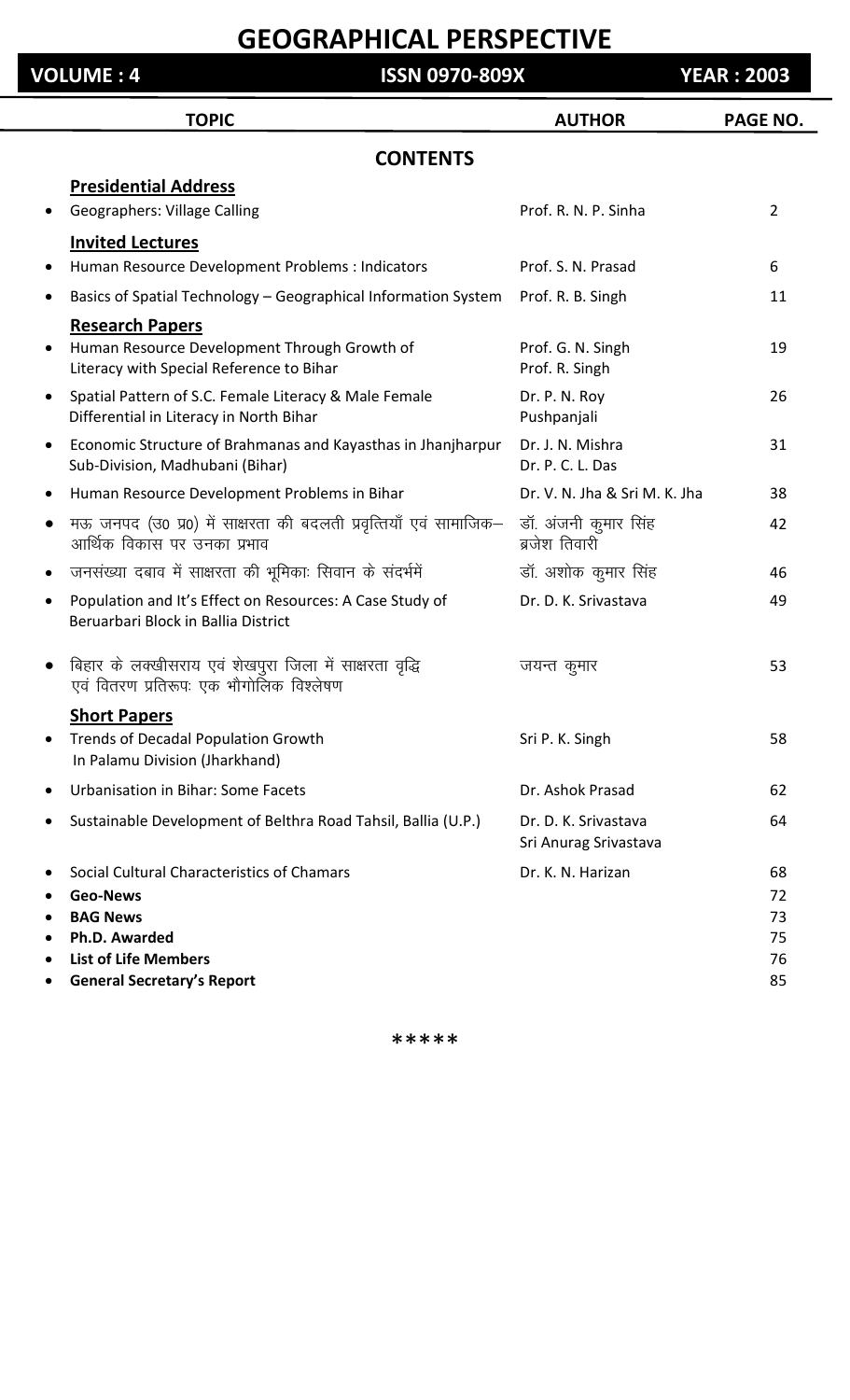#### **VOLUME : 5 ISSN 0970-809X YEAR : 2004**

| <b>TOPIC</b>                                                                              | <b>AUTHOR</b>                                     | PAGE NO.       |
|-------------------------------------------------------------------------------------------|---------------------------------------------------|----------------|
| <b>CONTENTS</b>                                                                           |                                                   |                |
| <b>Key Note Address</b>                                                                   |                                                   |                |
| Water Resource Utilization and Management<br>$\bullet$                                    | Prof. L. N. Ram                                   | $\overline{2}$ |
| <b>Presidential Address</b>                                                               |                                                   |                |
| Water Resource Problems and Prospects<br>$\bullet$                                        | Prof. V. N. P. Sinha                              | 7              |
| <b>Research Articles</b>                                                                  |                                                   |                |
| Pollution in Ganga Water of Bihar: A Geographer's Approach<br>$\bullet$                   | Prof. Rana Pratap &                               | 13             |
|                                                                                           | Ms. Reeta Pratap                                  |                |
| Water Crisis And Integration of River Systems in North Bihar<br>$\bullet$                 | Mr. Anuranjan                                     | 22             |
| Environmental Degradation and Sustainable Development in<br>$\bullet$                     | Ms. Priya Das                                     | 26             |
| Chotanagpur (Jharkhand): A Case Study of Singhbhum District                               |                                                   |                |
| Impact of Irrigation on Agricultural Productivity in the Village<br>$\bullet$             | Dr. Lakshman Sharma &                             | 30             |
| Baliya, Saran District, Bihar                                                             | Mr. Aniruddh Kumar                                |                |
| Water Resource Management for Assured Irrigation in<br>$\bullet$                          | Dr. Vidya Singh                                   | 37             |
| Magadh Plain                                                                              |                                                   |                |
| Water Resources: Use and Conservation in North Bihar Plain<br>$\bullet$                   | Dr. Vinay Nath Jha                                | 41             |
| River Management of Flood, Drought and Power Shortage<br>$\bullet$                        | Dr. Sharda Nand Choudhary                         | 48             |
| In North Bihar                                                                            |                                                   |                |
| Sustainable Watershed Management and It's Impact in<br>$\bullet$                          | Dr. Om Prakash Yadav                              | 53             |
| The Himalayan Foot Hills Region of West Champaran, Bihar                                  |                                                   |                |
| Water Harvesting; A Need of the Hour<br>$\bullet$                                         | Dr. K. P. Goswami                                 | 57             |
| Status of Water Resource: Surface and Ground Water<br>٠                                   | Dr. B. N. Sharma                                  | 60             |
| Acute Crisis of Drinking Water in Bokaro District: An Example<br>$\bullet$                | Mr. P. K. Jayaswal                                | 63             |
| of Total Mismanagement of Water Resources                                                 |                                                   |                |
| Water Harvesting Tanks: A Case Study of Hazaribagh District<br>$\bullet$                  | Dr. Basudeo Prasad                                | 66             |
| सुलतानगंज प्रखण्ड में बाढ़ की वीभत्स आपदा<br>$\bullet$                                    | जय प्रकाश सिंह                                    | 70             |
| Need of Geography Teaching at School Level<br>$\bullet$                                   | Prof. U. Verma                                    | 74             |
| Problems of Irrigation in Palamu Division, Jharkhand                                      | Prof. P. K. Singh                                 | 76             |
| Problems Prospects and Remedies of Flood - A Case Study of                                | Prof. U. S. Pandit                                | 80             |
| Bhagalpur District (2003), Bihar<br>Water Management Studies for Vaishali District, Bihar |                                                   | 83             |
| $\bullet$<br>Problems of Irrigation in Hazaribagh District                                | Mr. Vijay Kr. Choudhari<br>Mr. Praween Kr. Sharma | 86             |
| ٠<br>Water Resource Management: A Case Study of Ghaghra River<br>٠                        | Dr. Anurag Srivastava &                           | 90             |
| In Belthra Road Tehsil, Balia, U.P.                                                       | Dr. Dilip Kumar Srivastava                        |                |
| Pattern of Irrigation in Katkamsandi, Hazaribagh District,<br>٠                           | Dr. R. K. Das                                     | 92             |
| Jharkhand                                                                                 |                                                   |                |
| Sustainable Management of Land and Water Resources:<br>$\bullet$                          | Mr. Jayant Kumar                                  | 94             |
| Problems and Prospects with Special Reference to Barahiya                                 |                                                   |                |
| C.D. Block, Bihar                                                                         |                                                   |                |
| <b>AGB News</b>                                                                           |                                                   | 98             |
| Ph.D. Awarded                                                                             |                                                   | 99             |
| <b>BOOK REVIEW</b>                                                                        |                                                   | 104            |
| <b>General Secretary's Report</b><br>$\bullet$                                            |                                                   | 109            |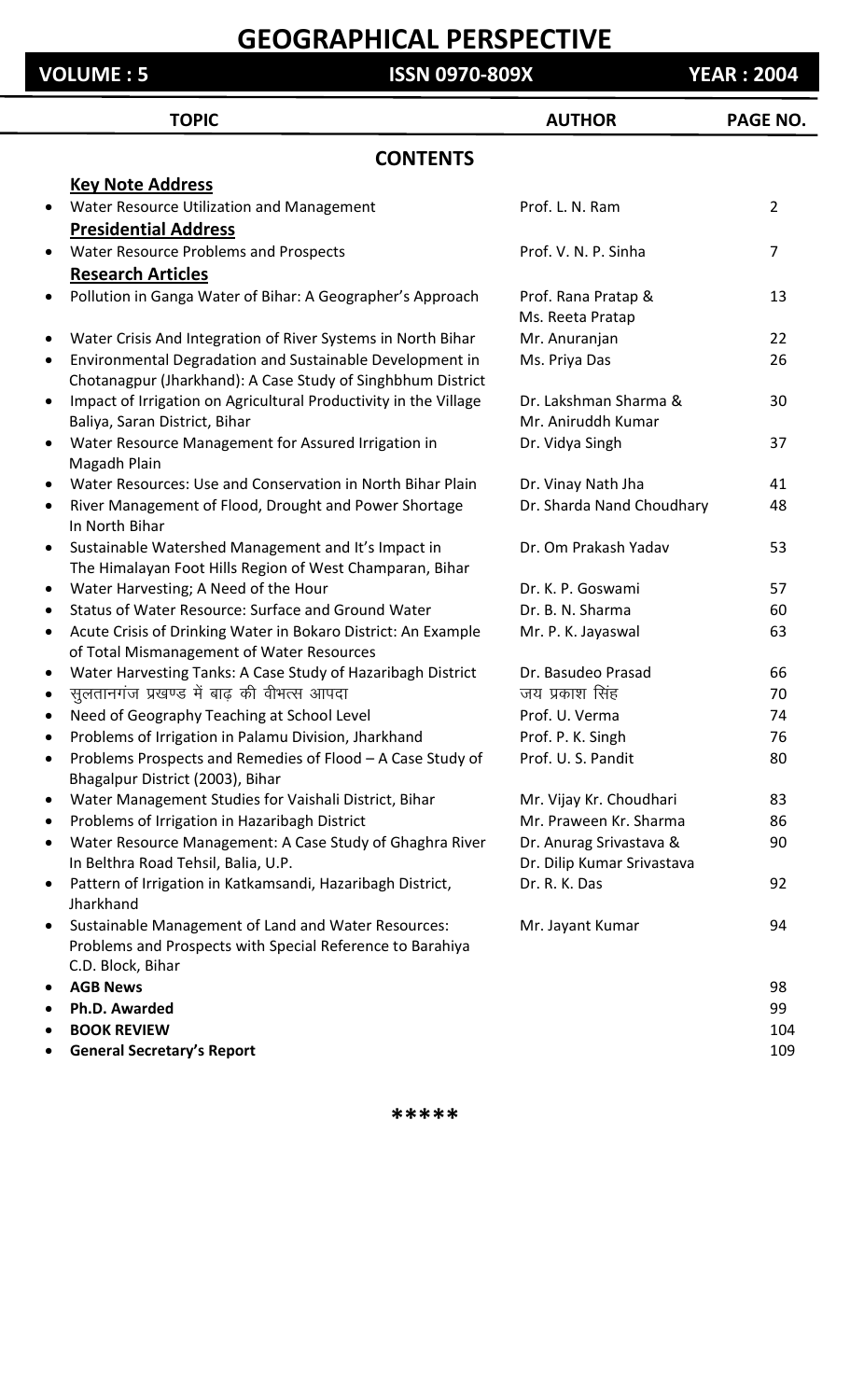|           | <b>VOLUME: 6</b>                                                                                                                            | <b>ISSN 0970-809X</b> |                                                       | <b>YEAR: 2005</b> |            |
|-----------|---------------------------------------------------------------------------------------------------------------------------------------------|-----------------------|-------------------------------------------------------|-------------------|------------|
|           | <b>TOPIC</b>                                                                                                                                |                       | <b>AUTHOR</b>                                         | <b>PAGE NO.</b>   |            |
|           |                                                                                                                                             | <b>CONTENTS</b>       |                                                       |                   |            |
|           | <b>Presidential Address</b>                                                                                                                 |                       | Prof. R. Gauntia                                      |                   |            |
| $\bullet$ | Jharkhand: Resources vs. Development                                                                                                        |                       |                                                       | 3                 |            |
|           | <b>Foundation Day Lecture</b><br>Socio-Economic Service Provision for Substainable<br>Development in India                                  |                       | Dr. R. V. Verma                                       | 8                 |            |
| ٠         | <b>Research Articles</b><br>Strategies for Development of Purulia District, West Bengal                                                     |                       | Kamala Bhattacharya                                   | 14                |            |
|           | Tourism, A Potential Resource for the Development of Bihar                                                                                  |                       | Rana Pratap & Kumar Geeta                             | 23                |            |
|           | Levels of Socio-economic Development in Kaimur District of Bihar Dr. Shiv Kumar Singh                                                       |                       |                                                       | 34                |            |
|           | Human Resources in Bihar and Jharkhand                                                                                                      |                       | Dr. Debjani Sarkar (Ghose)                            | 40                |            |
| $\bullet$ | Patterns of Land Use, Irrigation and Agriculture in Kosi Plain,<br><b>Bihar: A Geographical Analysis</b>                                    |                       | <b>Mohammad Nazim</b>                                 | 55                |            |
| $\bullet$ | Spatial Pattern of Carrying Capacity of Land and Population:<br>Food Balance in Kharagpur, Bihar                                            |                       | Dr. R. N. Pandey, Dr. U. P. Rana &<br>Dr. D. N. Singh | 65                |            |
| $\bullet$ | Human Development through Literacy: A Case Study of<br>Hazaribag District, Jharkhand                                                        |                       | Dr. Basudeo Prasad                                    | 71                |            |
|           | Prospect of Coal-Mining in Bokaro District                                                                                                  |                       | Dr. P. K. Jayswal                                     | 77                |            |
| ٠         | Levels of Literacy and Education of Scheduled Caste Population:<br>A Case Study of Sheikhpura District, Bihar                               |                       | Dr. Manoj Kumar Sinha                                 | 81                |            |
|           | Socio-economic Condition of Dhobi in Patna District                                                                                         |                       | Dr. Kedar Nath Harijan                                | 87                |            |
| ٠         | Human Resources of Siwan District: An Appraisal                                                                                             |                       | Dr. Lakshman Sharma &<br>Anirudh Kumar                | 91                |            |
| ٠         | Qualitative Aspect of Human Resource as reflected through<br>Level of Literacy: A Case Study of Patna District                              |                       | Dr. (Mrs.) Ravi Kiran Sharma                          | 95                |            |
| $\bullet$ | Relationship between Population Migration and<br>Economic Development in Munger & Jamalpur                                                  |                       | Dr. Sukhdeo Prasad                                    |                   | 100        |
| $\bullet$ | Natural Resources of North Bihar: Potential for Poverty<br>Alleviation                                                                      |                       | Dr. Rana Vikram Singh                                 |                   | 109        |
|           | Changing Dependency Ration in Muzaffarpur District<br>Cultural Evolution and development of Religious Town:<br>A Case Study of Deoghar Town |                       | Dr. (Ms.) Shobha Kumari<br>Dr. Deependra Nath         |                   | 113<br>117 |
| ٠         | Banking Services as an Agent of Resource Formation in Bihar:<br>A Geographical Analysis                                                     |                       | Dr. Anoop Kumar Singh                                 |                   | 122        |
| $\bullet$ | Changing Cropping Pattern and Their Impact on Agriculture<br>Resource of Madhepura District                                                 |                       | Dr. S. M. Yadav &<br>Dilip Kumar "Diwakar"            |                   | 125        |
|           | Changing Status of Women in Patna                                                                                                           |                       | Dr. (Mrs.) R. L. Singh                                |                   | 129        |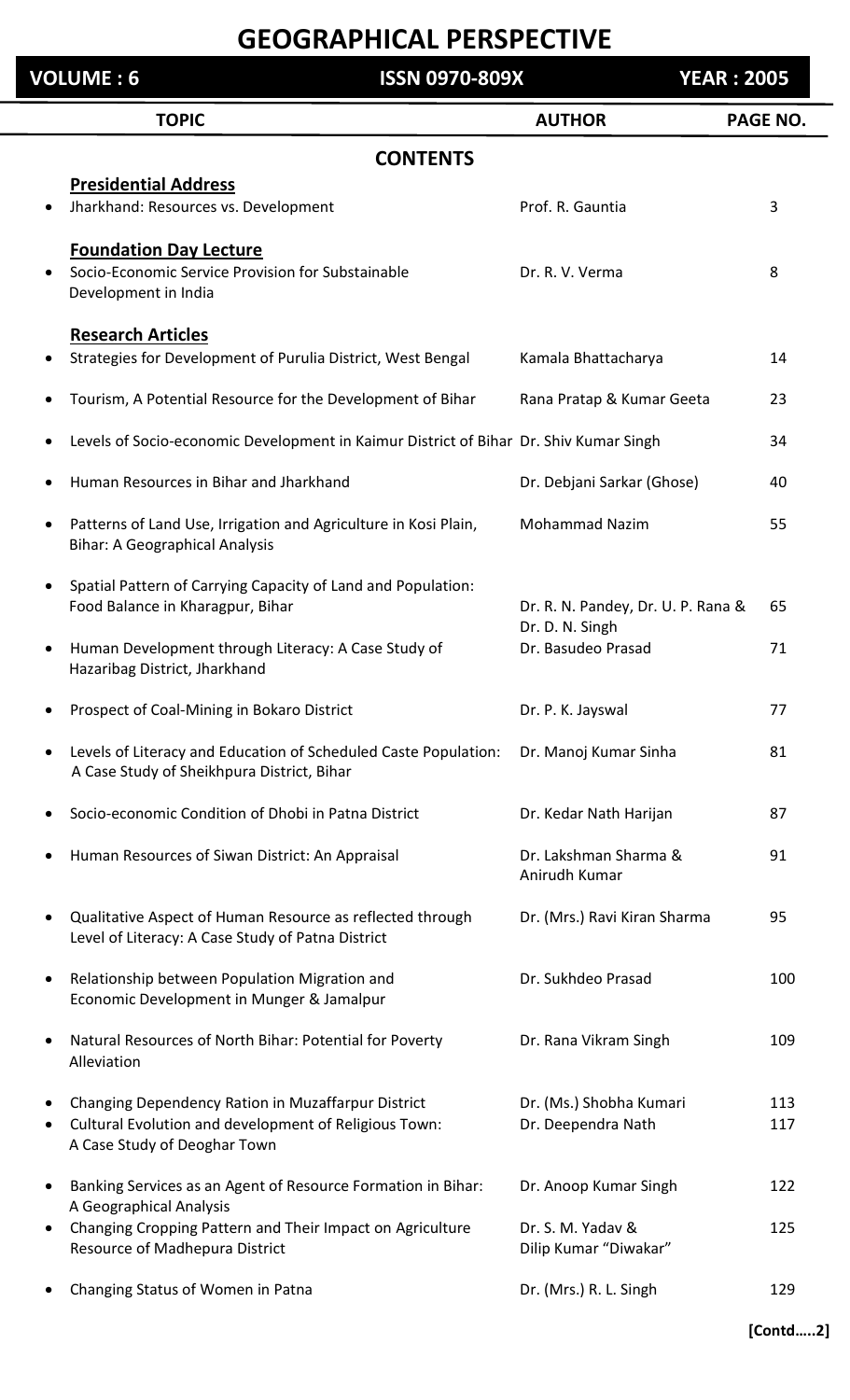| <b>TOPIC</b>                                                                                         | <b>AUTHOR</b>                                              | PAGE NO. |
|------------------------------------------------------------------------------------------------------|------------------------------------------------------------|----------|
| बिहार के माध्यमिक विद्यालयों में छात्र–छात्राओं के बीच सामाजिक<br>विज्ञान के अध्ययन में घटी हुई रूचि | डॉ. गिरिजानन्दन सिंह एवं<br>डॉ. नन्द किशोर "मधुकर"         | 135      |
| भूमि—उपयोग एवं कृषि पर सामन्तवाद का प्रभाव : करपी प्रखण्ड का<br>एक भौगोलिक अध्ययन                    | डॉ. सुनीला कुमारी                                          | 141      |
| दरभंगा प्रमंडल में साक्षरता वृद्धि तथा वितरण प्रारूप                                                 | अजय कुमार झा                                               | 147      |
| उत्तर बिहार की ऊसर भूमि एव उसका सुधार                                                                | डॉ. सुशील प्रसाद सिंह                                      | 154      |
| कैमूर जिला में भूमि उपयोग का प्रारूप                                                                 | डॉ. अशोक कुमार चौबे                                        | 158      |
| संसाधन, उद्योग एवं क्षेत्रीय विकासः भागलपुर जिला के संदर्भ में<br>एक भौगोलिक अध्ययन                  | डॉ. डी. एन. सिंह एवं<br>डॉ. एस. के. भारती                  | 165      |
| बिहार में कृषि एवं क्षेत्रीय विकासः शीत भंडारण के संदर्भ में एक<br>भौगोलिक अध्ययन                    | प्रो. (डॉ.) उमेश प्रसाद सिंह एवं<br>डॉ. अखिलेश प्रसाद मंडल | 171      |
| ललमटिया कोयला खदान : उत्पादन, प्रभाव, समस्या एवं निदान                                               | जय प्रकाश सिंह                                             | 180      |
| बिहार की अंतिम आशा : मिट्टी संसाधन                                                                   | डॉ. सुभाष कुमार सिंह                                       | 185      |
| <b>AGBJ News</b>                                                                                     |                                                            | 187      |
| Ph.D. Awarded                                                                                        |                                                            | 189      |
| Book Review / पुस्तक—समीक्षा                                                                         |                                                            | 191      |
| <b>General Secretary's Report</b>                                                                    |                                                            | 194      |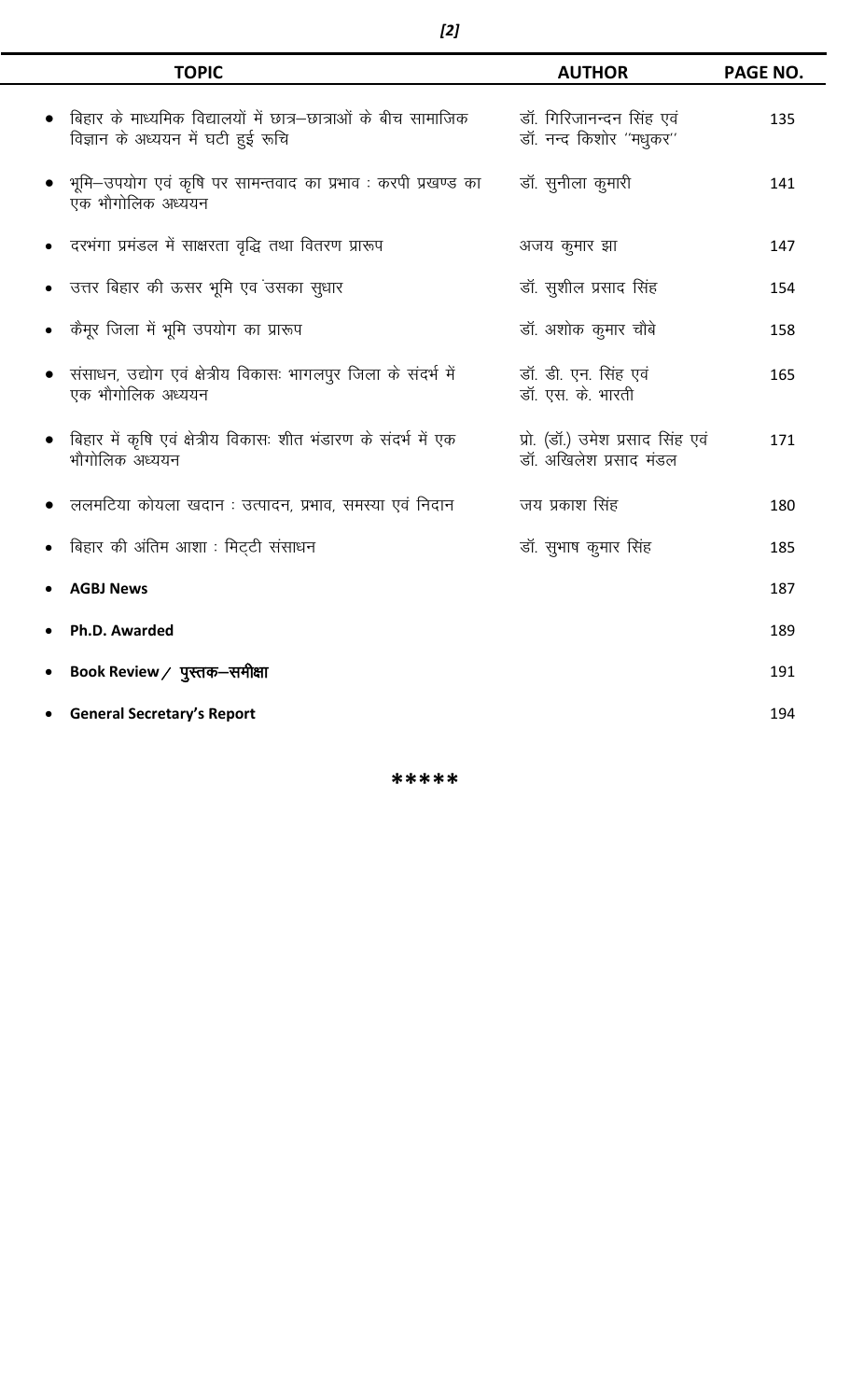#### **VOLUME : 7 ISSN 0970-809X YEAR : 2006**

|           | <b>TOPIC</b>                                                                                                      | <b>AUTHOR</b>                                | PAGE NO.     |
|-----------|-------------------------------------------------------------------------------------------------------------------|----------------------------------------------|--------------|
|           | <b>CONTENTS</b>                                                                                                   |                                              |              |
|           | <b>Address of the Chief Guest</b>                                                                                 |                                              |              |
| $\bullet$ | The Plight of Indian Geography<br><b>Presidential Address</b>                                                     | Prof. P. Dayal                               | i-iv         |
|           |                                                                                                                   | Dr. S. N. Prasad                             | $\mathbf{1}$ |
| $\bullet$ | Rural-Urban Interaction and Sustainable Development                                                               |                                              |              |
|           | <b>Popular Article</b>                                                                                            |                                              | 8            |
| $\bullet$ | <b>Ecology &amp; Development</b>                                                                                  | Dr. L. N. Ram                                |              |
|           | <b>Research Papers</b>                                                                                            |                                              |              |
| $\bullet$ | Problems of Terai Area with Reference to Champaran Region,<br><b>Bihar</b>                                        | Prof. Nandeshwar Sharma                      | 10           |
|           | Tsunamis 2004: A Study on Environmental Impacts on Coasts                                                         | Pratap Narayan Roy,                          | 16           |
|           | & Islands, India                                                                                                  | Baidya Nath Yadav, Pankaj Kumar              |              |
|           |                                                                                                                   | and Pushpanjali                              |              |
| $\bullet$ | Need of Rural-Urban Partnership for Sustainable Development                                                       | Dr. Kamla Prasad &<br>A. K. Chaudhary        | 22           |
| $\bullet$ | Urban Roads to Rural Development                                                                                  | Dr. R. N. Pandey &                           | 29           |
|           |                                                                                                                   | Dr. R. B. Mandal                             |              |
| $\bullet$ | Ecological Impact on Cropping Pattern of Darbhanga C.D. Block                                                     | Dr. Sharda Nand Choudhary &                  | 32           |
|           |                                                                                                                   | Dr. P. C. L. Das                             |              |
| $\bullet$ | Rural-Urban Linkages: Some Conceptual Issues                                                                      | Dr. (Mrs.) Anuradha Sahay                    | 40           |
| $\bullet$ | PURA-A New Approach to Rural Development                                                                          | Dr. (Mrs.) Usha Verma                        | 43           |
| $\bullet$ | National Rural Employment Guarantee Scheme: An Overview                                                           | Dr. Ravi Kiran Sharma                        | 46           |
| $\bullet$ | Impact of Out-Migration on Land Use and Agriculture :<br>A Case Study of Mera-Patauna Panchayat in Patna District | Dr. Amrendra Kumar                           | 50           |
| $\bullet$ | The Role of Rice Mills in Rural Development : A Case Study of                                                     | Dr. Jai Shankar Pd. Singh                    | 55           |
|           | Rohtas District in Bihar                                                                                          |                                              |              |
|           | Socio-Economic Characteristics of Pasi: A Geographical Study of<br>Patna District                                 | Dr. Kedar Nath Harijan &<br>Pradeep Kumar    | 59           |
| $\bullet$ | Strengthening of Rural-Urban Linkage of Balanced Socio-                                                           | Dr. Nibedita Mahato                          | 65           |
|           | <b>Economic Upliftment</b>                                                                                        | Tikait Manjee & Dr. Pradeep Kumar            |              |
| $\bullet$ | View of Society and Development of Population in Rural Areas:<br>A Case Study of Hazaribagh District              | Dr. Basudeo Prasad                           | 68           |
| $\bullet$ | Impact of Out-Migration of Labourers on Socio-Economic                                                            | Dr. Puskar Deo                               | 72           |
|           | Conditions: A Geographical Study of Muradabad Panchayat,<br><b>Rohtas District</b>                                |                                              |              |
| $\bullet$ | Out-Migration of Rural Labourers and its Impact on Economic                                                       | Dr. Sushil Prasad Singh                      | 76           |
|           | Conditions: A Geographical Study of Siwan District                                                                |                                              |              |
| $\bullet$ | Changing Attitude of Migrant and Non-Migrant Families towards                                                     | Dr. Md. Zafiruddin                           | 79           |
|           | Religious Activities in Deoghar District: A Geographical Analysis                                                 |                                              |              |
| $\bullet$ | Impact of Barauni Industrial Complex on Its Rural Environs : A<br><b>Geographical Analysis</b>                    | Dr. Jayant Kumar                             | 83           |
| $\bullet$ | Vagaries of Monsoon and Its Adverse Impact on Agriculture of<br><b>Bihar and Its Solution</b>                     | Dr. Pramod Kumar Praveen                     | 89           |
| $\bullet$ | Rural-Urban Migration: A Case Study of Bhagalpur Municipal                                                        | Dr. U.S. Pandit                              | 97           |
|           | Corporation (Bihar)                                                                                               |                                              |              |
| $\bullet$ | The Effect of Migration : The Case Study of Munger and<br>Jamalpur Town                                           | Dr. Suvash Kumar Singh                       | 101          |
| $\bullet$ | Urban Forestry for Environmental Security: A Case Study of<br>Gaya District                                       | Dr. Jnanendra Goswami &<br>Dr. K. P. Goswami | 104          |
| $\bullet$ | Food Security for Increasing Population                                                                           | Dr. S. K. Jha                                | 113          |
| $\bullet$ | Rural-Urban Interaction with Special Reference to Biharsharif                                                     | Dr. Ashok Prasad                             | 117          |
| $\bullet$ | Rural Development : Some Latent issues                                                                            | Dr. Shiv Kumar Singh                         | 122          |
| $\bullet$ | Impact of Urbanisation on Rural Surrounding: The Role of Banks                                                    | Dr. Anoop Kumar Singh                        | 126          |
|           | in the Development of Rural And Agricultural Sector of Bihar                                                      |                                              |              |
| $\bullet$ | Biomass Estimation Using Remote Sensing : A Case Study of                                                         | Dr. Kumar Ramjee Pd. Singh &                 | 130          |
|           | Bihar State in India                                                                                              | Dr. Ashok Kumar Singh                        |              |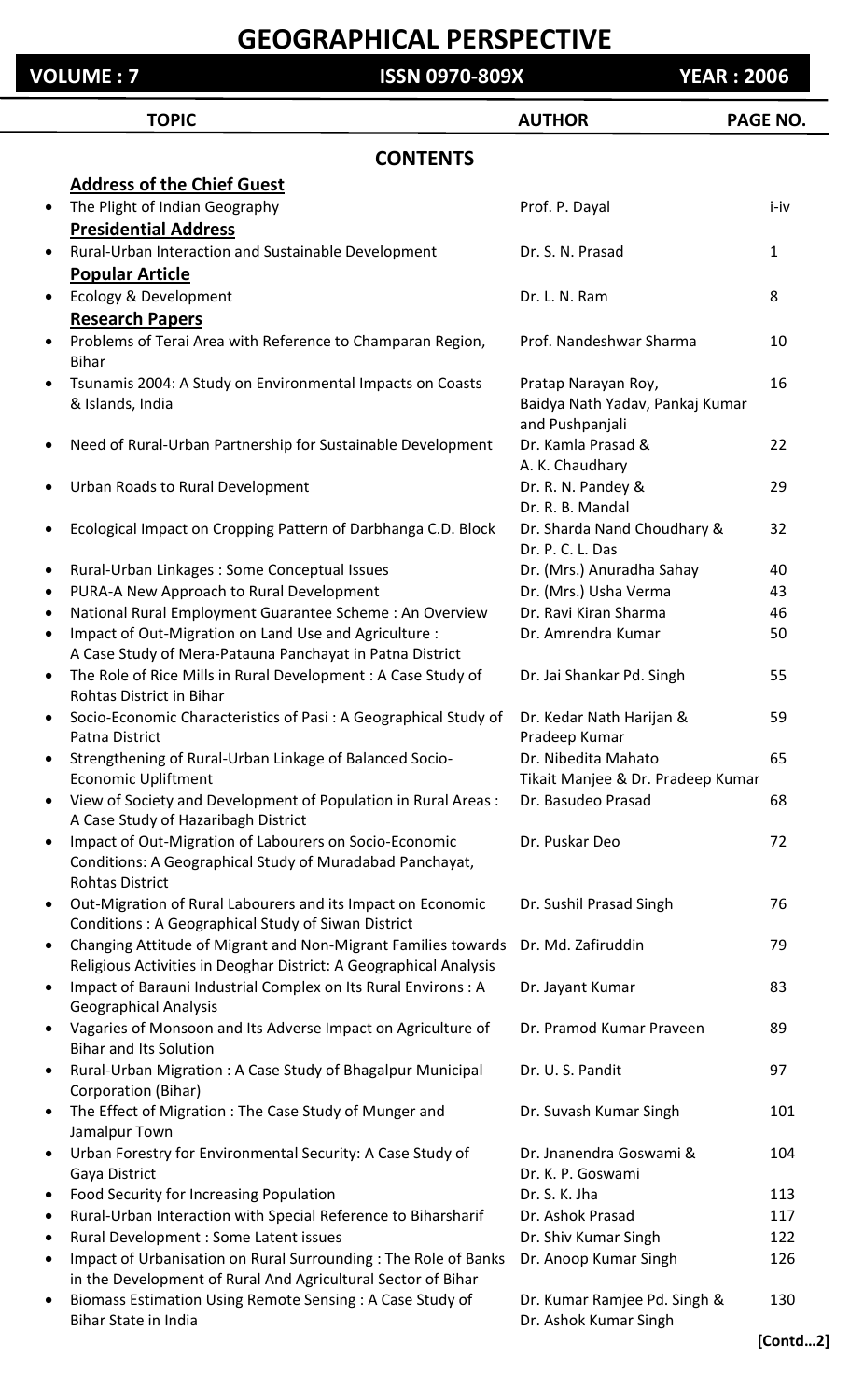| <b>TOPIC</b>                                                                                         | <b>AUTHOR</b>                                                                  | <b>PAGE NO.</b> |
|------------------------------------------------------------------------------------------------------|--------------------------------------------------------------------------------|-----------------|
| Concept of Urban Ecology and Need of Sustainable Development Dr. Poornima Shekhar Singh              | & Nikhil Ranjan                                                                | 135             |
| Role of Urban Centre in Rural Development: A Case Study of<br>Jehanabad                              | Dr. Rameshwar Ray                                                              | 143             |
| Social Consequences of Out-Migration : Some Observations                                             | Dr. Vijay Kumar Choudhary                                                      | 146             |
| नालन्दा जिला में ग्रामीण प्रवास का प्रतिरूप : एक भौगोलिक विश्लेषण                                    | डॉ. अरूण कुमार                                                                 | 151             |
| वैशाली जिला : मानव–प्रवास से उत्पन्न आर्थिक प्रभाव का एक अध्ययन                                      | डॉ. राकेश गुप्ता                                                               | 153             |
| हजारीबाग जिला में उग्रवाद की समस्या : एक अध्ययन अम्बाजित<br>पंचायत के संदर्भ में                     | श्री प्रवीण कुमार शर्मा एवं<br>श्री कृष्णकांत तिवारी                           | 159             |
| सुरा बेसिन का अद्भूत भूदृश्य, वहाँ की विशेष संरचना की देन तथा<br>विकास की असीम संभावना               | डॉ. केशव प्रसाद यादव एवं<br>डॉ. श्री संजय कुमार सिंह                           | 161             |
| सहरसा जिला में बाढ़ की समस्या : एक भौगोलिक अध्ययन                                                    | डॉ. एम. के. सिंह                                                               | 164             |
| ग्रामीण विकास में बाधाएँ एवं निदान के उपाय : अजरपुर पूर्वी पंचायत<br>के संदर्भ में एक भौगोलिक अध्ययन | डॉ. समरकांत कुमार भारती,<br>डॉ. अखिलेश प्र. मंडल एवं<br>श्री ब्रज किशोर ब्रजेश | 167             |
| बाह्य प्रवास के कारण एवं प्रतिफल का अध्ययन : कैमूर जिला<br>के संदर्भ में                             | डॉ. अशोक कुमार चौबे                                                            | 172             |
| प्रवास एक ग्रामीण एवं नगरीय परिदृश्य : पूर्णिया प्रमंडल का एक<br>$\bullet$<br>भौगोलिक अध्ययन         | डॉ. विशेश्वर यादव                                                              | 178             |
| बरियारपुर प्रखण्ड में नगरीयता का फसलों के उत्पादन पर प्रभाव                                          | डॉ. मनोज कुमार                                                                 | 184             |
| मास्टर प्लान की अवधारणा                                                                              | श्री अजय कुमार                                                                 | 190             |
| <b>AGBJ News</b>                                                                                     |                                                                                | 192             |
| Ph.D. Awarded                                                                                        |                                                                                | 193             |
| <b>Book Review</b>                                                                                   |                                                                                | 195             |
| <b>General Secretary's Report</b>                                                                    |                                                                                | 198             |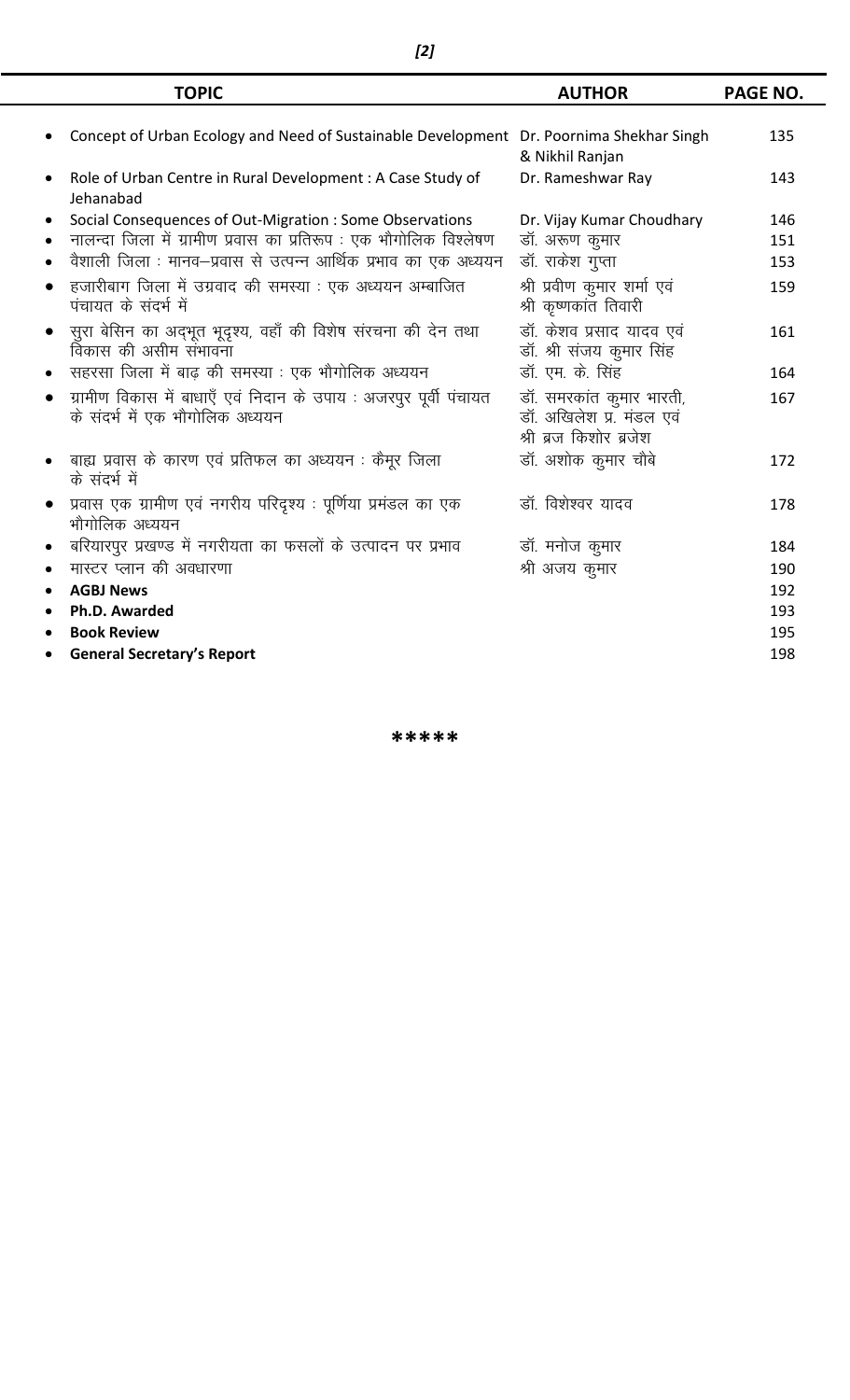**VOLUME : 8 ISSN 0970-809X YEAR : 2007**

#### TOPIC **AUTHOR** PAGE NO. **CONTENTS Presidential Address** hिहार एवं झारखण्ड में कृषि–आधारित उद्योग : सम्भावनाएँ एवं विकास Dr. Rana Pratap 1 **Key Note Address** • 8<sup>th</sup> Annual Conference of the Association of Geographers, Bihar Prof. R. B. P. Singh 66 and Jharkhand at M.J.K. College, Bettiah (BRA Bihar University) **Special Lecture** Food Processing Industry : Status, Prospects and Way Ahead Dr. Suresh Nandan Prasad 10 **Research Papers** Potential of Agro-Industries in Begusarai District: A Geographical Prof. M. Ataullah & 15 Analysis Dr. S. Kumar Sugar Industries in Bihar : Retrospect and Prospect **Dr. Ratan Kumar Jha** 21 Importance of Sugar Industry in the Development of Bihar Dr. Upendra Kumar 28 Problems and Prospects of Household Industries in Mithila Plain Sri P. N. Roy, M. Rai, 30 Pushpanjali & P. Kumar • Sugar Industry in Bihar: Present and Future Trends Dr. A. K. Singh 39 Importance of Wetlands **Importance of Wetlands Communist Communist Communist Communist Communist Communist Communist Communist Communist Communist Communist Communist Communist Communist Communist Communist Communist Com** Social Conflict : A Constraint to Agricultural Development in Dr. Kedar Nath Harijan 52 Patna District The Prospect of Horticulture in Patna District **Dr. M. Kumar & Sri R. P. Mahto** 56 Future of Agro-Based Industries in Bihar New York Ashok Kumar Singh 59 Agro-Industries in Jharkhand and Bihar : Problems and Prospects Dr. Ms. Nibedita Mahto, 62 Mr. Tikait Manjee & Dr. Kamla Prasad Pattern of Land Use in Patna District **Dr. Pradeep Kumar** 66 The Place of Agro-Tourism : A Case Study of Hazaribag Town, Dr. Mr. Amla Rana, 72 Jharkhand Mr. Saroj Kr. Singh & Mr. B. N. Choubey Role of Road-Network in Agricultural Development in Rohtas Dr. Jai Shankar Pd. Singh & 75 District of Bihar Sri Narendra Bahadur Singh Evolution of Rural Marketing and Its Economic Significance Dr. Ms. Rashmi Sikha 79 Socio-Economic Upliftment in Rural Jharkhand and Lac Rearing Ms. Nibedita Mahto 83 Development of Dairy Farming in Bihar Music Communism Ms. Manisha Sinha & 85 Dr. Manoj Kumar Sinha • Migratory Beekeeping in North Bihar : A Phyto-Geographical Dr. Vidyanath Jha & 90 Connotation Dr. Sharda Nand Choudhary Impact of Migration of Socio-Economic Condition : The Microsoft Dr. Vinay Kumar 64 A Geographical Study of Ara Town, Bihar • चीनी उद्योग के विशेष संदर्भ में बिहार में कृषि आधारित उद्योगों की ब्हाँ. जय प्रकाश कुमार एवं निर्धार प्रकाश के leL;kvksa dk fo"y s'k.k % ,d HkkSxksfyd v/;;u izks- ch- ds- flag भारतीय अर्थव्यवस्था में कृषि एवं औद्योगिक विकास : एक सामाजिक डॉ. रामनारायण सिंह 103 अध्ययन मिथिला मैदान में फलोत्पादन एवं फल आधारित उद्योग की संभावनाएँ श्री प्रताप नारायण राय, 106 शुभ्रा कुमारी एवं पुष्पांजलि बेगूसराय जिला में कृषि आधारित उद्योगों (Agro-based Industries) की श्री लक्ष्मी महतो, पल्लवी 113 समस्याओं का विश्लेषण : एक भौगोलिक अध्ययन एवं प्रो. कैलाश महतो fcgkj esa Qly mRiknu dh fLFkfr % ,d voyksdu MkW- vkse izdk"k izlkn 119 <u>बिहार में फल–आधारित खाद्य परिष्करण उद्योग की वर्त्तमान स्थिति एवं जॉ. अखिलेश प्रसाद मंडल 122</u> laHkkouk,¡ MkW- lejdkUr d qekj Hkkjrh ,oa श्री ब्रजकिशोर कुमार ब्रजेश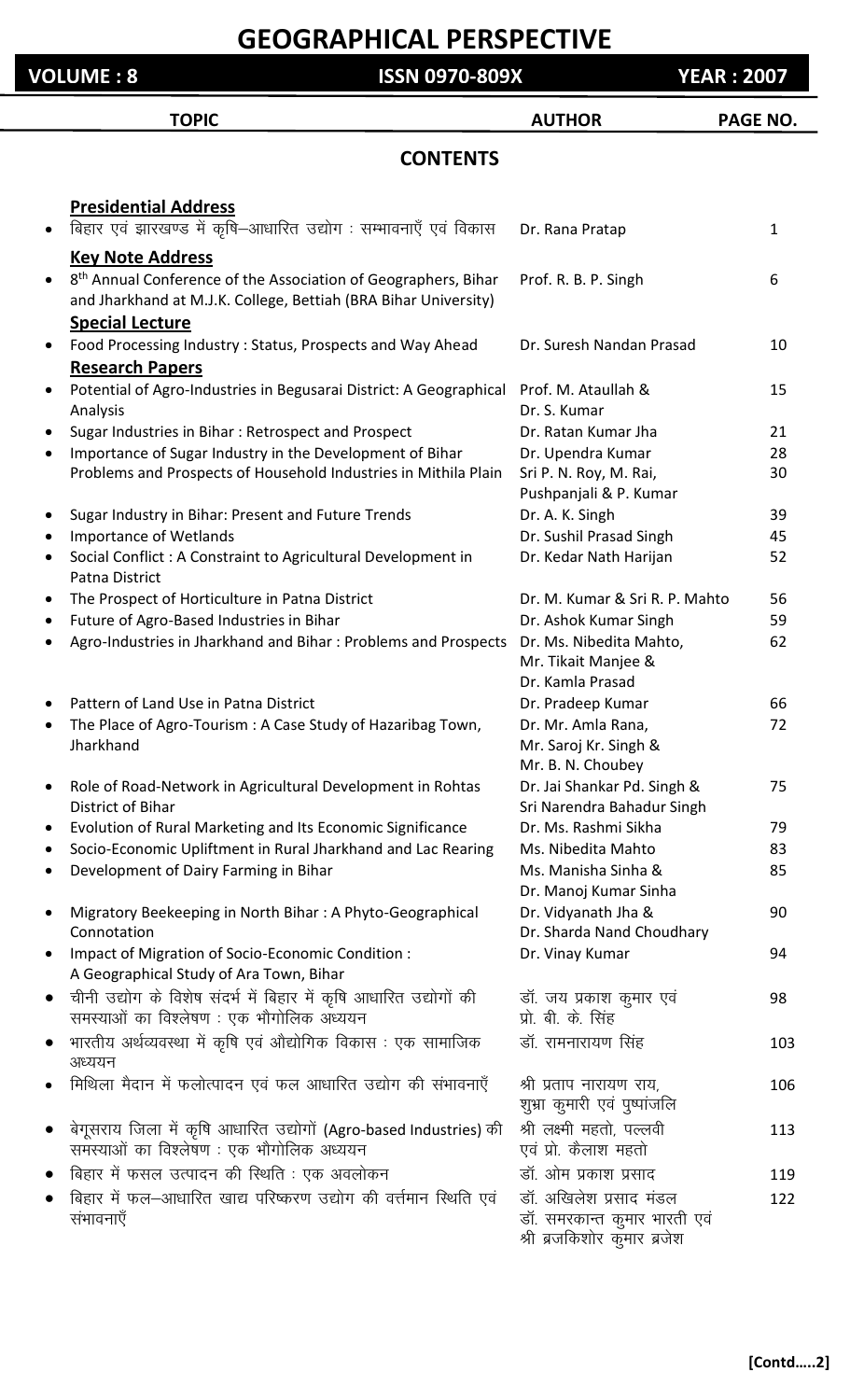| <b>TOPIC</b>                                                     | <b>AUTHOR</b>                                           | <b>PAGE NO.</b> |
|------------------------------------------------------------------|---------------------------------------------------------|-----------------|
| • नालन्दा जिला में कृषि आधारित उद्योग के विकास की संभावनाएँ      | श्री प्रवीण कुमार प्रभाकर                               | 128             |
| • टिकारी का तिलकुट उद्योग: एक भौगोलिक अध्ययन                     | श्री मनोज कुमार सिन्हा                                  | 131             |
| • सीवान जिले के ग्रामीण विकास में कृषि आधारित उद्योगों की भूमिका | डॉ. अखिलेश्वर कुमार द्विवेदी एवं<br>डॉ. गणेश कुमार पाठक | 136             |
| <b>AGBJ News</b>                                                 |                                                         | 144             |
| Ph.D. Awarded<br>$\bullet$                                       |                                                         | 146             |
| <b>General Secretary's Report</b><br>$\bullet$                   |                                                         | 149             |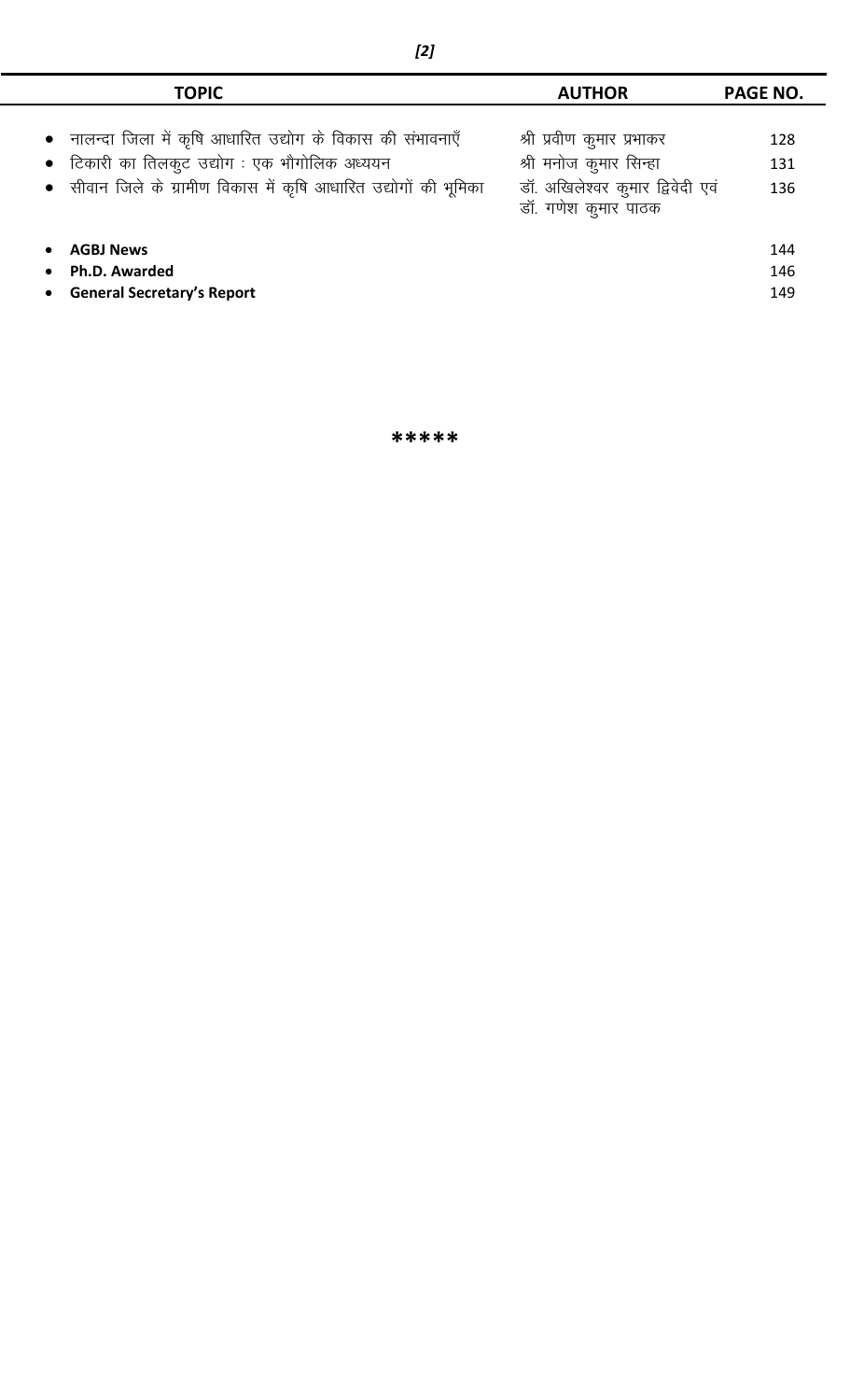**TOPIC CONSUMING AUTHOR PAGE NO. CONTENTS Presidential Address** Urban Processes and Regional Development in the Context of Prof. (Dr.) Rana Pratap 1 Bihar & Jharkhand **VOLUME : 9 ISSN 0970-809X YEAR : 2008**

|           | <b>Research Papers</b>                                                                                      |                                                                                   |     |
|-----------|-------------------------------------------------------------------------------------------------------------|-----------------------------------------------------------------------------------|-----|
| $\bullet$ | Watershed Management and Rainwater Harvesting Approaches                                                    | Prof. Poornima Shekhar Singh &                                                    | 11  |
|           | to Land and Water Development                                                                               | Nikhil Ranjan                                                                     |     |
| $\bullet$ | Watershed Management and Rainwater Harvesting: Some                                                         | Anuradha Sahay                                                                    | 21  |
|           | Conceptual Issues                                                                                           |                                                                                   |     |
| $\bullet$ | Urbanization and Regional Development : A Case Study of<br>Magadh Plain, Bihar (India)                      | Dr. Ashok Prasad                                                                  | 26  |
| $\bullet$ | Impact of Kosi Project: Problems and Planning Strategy                                                      | Dr. Md. Nazim                                                                     | 32  |
| $\bullet$ | Solid Waste Management : A Case Study of Patna Municipal Area                                               | Dr. Manoj Kumar Sinha &<br>Ms. Manisha Sinha                                      | 36  |
| $\bullet$ | Human Development Levels of Scheduled Caste Population in<br>Patna District : A Geographical Analysis       | Dr. Kedar Nath Harijan &<br>Dr. Lalan Ram                                         | 41  |
| $\bullet$ | The Changing Scenario of Urban Areas in Bihar                                                               | Dr. Anoop Kumar Singh &<br>Dr. Manoj Kumar                                        | 45  |
| $\bullet$ | Housing Problems in Cities of Bihar: Some Suggested Measures                                                | Dr. Debjani Sarkar (Ghose)                                                        | 48  |
| $\bullet$ | Socio-Economic Profile of Slum Dwellers : A Case Study of<br>Chhedi Tola, Phulwarisharif, Patna             | Pratibha Shrivastava                                                              | 59  |
| $\bullet$ | The City Transport and Vehicular Traffic: A Problem of Urban                                                | Dr. Amrita Chowdhury &                                                            | 69  |
|           | Infrastructure in Bihar (A Case Study of Patna)                                                             | Vineeta Prasad                                                                    |     |
| $\bullet$ | Land Use Pattern in Buxar Town                                                                              | Dr. Om Prakash Prasad                                                             | 74  |
| $\bullet$ | Panchayatiraj and Modern India                                                                              | Nibedita Mahato                                                                   | 77  |
| $\bullet$ | Development of Water Resource in Bihar                                                                      | Dr. Vinay Kumar                                                                   | 82  |
| $\bullet$ | Watershed Mangement, Rainwater Harvesting &<br><b>Ecological Balance</b>                                    | Sri Tikait Manjhee                                                                | 86  |
| $\bullet$ | Rural-Urban Migration and Ubanisation in India: Status<br>and Direction                                     | Mr. Veveka Nand Lahiri                                                            | 90  |
| $\bullet$ | Appropriate Technology Development in Agro-Based<br>Industries in Bihar: A Case Study of Madhubani District | Govaradhan Yadav                                                                  | 95  |
| $\bullet$ | Mine Fire and Environmental Problems in Jharia Coal Field<br>Region of Dhanbad                              | Meenakshi Prasad                                                                  | 97  |
|           | Application of GIS in Flood Hazard Management in the<br>Kosi River Basin                                    | P. N. Roy, Pushpanjali, P. R. S. Gond 107<br>D. K. Sahu and S. B. Kumar           |     |
|           | Constraints to Urban Development in North Bihar Region                                                      | Dr. Ratan Kumar Jha                                                               | 113 |
|           | GIS in Water Resources Management                                                                           | Madhusudan Rai                                                                    | 119 |
|           | <b>Urbanisation in Bihar</b>                                                                                | Dr. Vinay Nath Jha                                                                | 121 |
|           | Storage and Effective Utilization of Rainwater                                                              | Padmaja Singh                                                                     | 127 |
|           | Socio-Economic Impact of Rural-Urban Migration in Arwal District Dr. Shailendra Kr. Singh                   |                                                                                   | 130 |
|           | सासाराम नगर का ऐतिहासिक परिदृश्य                                                                            | श्याम सुन्दर सिंह                                                                 | 132 |
|           | नगरीय विकास में बाढ एक बाधा : नवगछिया के संदर्भ में एक<br>भौगोलिक अध्ययन                                    | डॉ. अखिलेश प्रसाद मंडल,<br>डॉ. समरकान्त कुमार भारती एवं<br>ब्रजकिशोर कुमार ब्रजेश | 135 |
|           | नगरीकरण एवं ग्रामीण—नगरीय प्रवास : पटना के संदर्भ में                                                       | डॉ. प्रवीण कुमार प्रभाकर                                                          | 142 |
|           | बिहार में नगरीकरण से उत्पन्न समस्यायें                                                                      | अंजनी कुमार एवं डॉ. प्रवीण कुमार                                                  | 145 |
|           | भागलपुर प्रमण्डल में रेशम उद्योग: समस्याएँ एवं संभावनाएँ                                                    | डॉ. मनोज कुमार                                                                    | 147 |
|           | बिहार में नगरीय जनसंख्या वृद्धि : अभिनव प्रवृतियाँ एवं समस्याएँ                                             | नेहाल अहमद                                                                        | 151 |
|           | रसड़ा तहसील (जनपद–बलिया) की व्यावसायिक संरचना                                                               | विनय प्रकाश यादव                                                                  | 156 |
|           | रसड़ा तहसील (जनपद—बलिया) में साक्षरता का भौगोलिक विश्लेषण                                                   | अभय कुमार सिंह एवं डॉ. दशरथ सिंह                                                  | 161 |
|           | दक्षिण बिहार में नगरीकरण की प्रवृति एवं स्वरूप:                                                             | राजीव कुमार ओझा                                                                   | 168 |

एक भौगोलिक अध्ययन

**[Contd…..2]**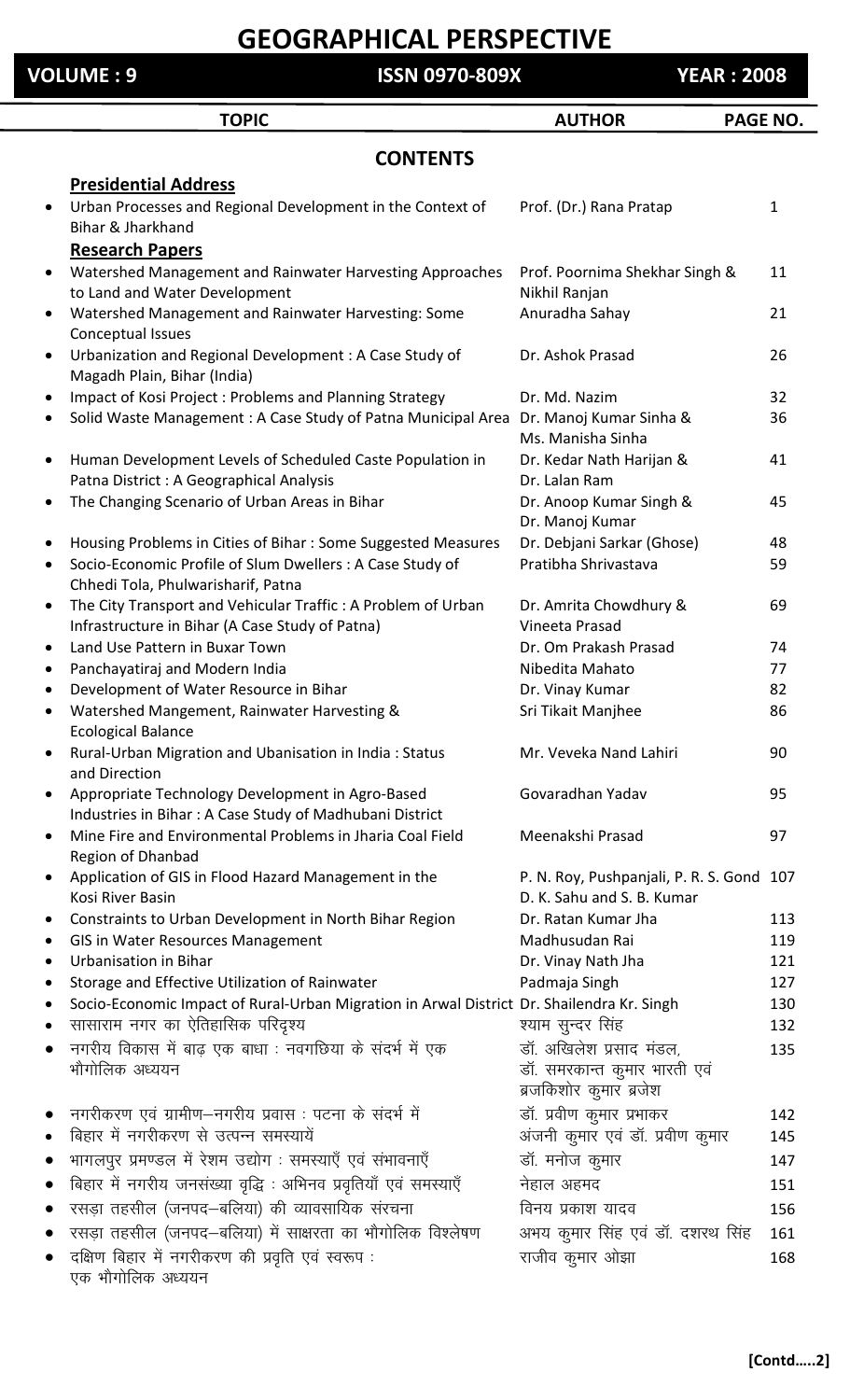| <b>TOPIC</b>                                                | <b>AUTHOR</b>               | <b>PAGE NO.</b> |
|-------------------------------------------------------------|-----------------------------|-----------------|
|                                                             |                             |                 |
| बाल–श्रमिकों की समस्या : पटना शहर का एक अध्ययन              | डॉ. विनय कुमार सिन्हा       | 172             |
| मसौढ़ी नगर आकारिकी पर जनसंख्या वृद्धि का प्रभाव             | शम्भु कुमार                 | 177             |
| हिलसा नगर (नालन्दा) में ग्रामीण जनसंख्या के आगमन की प्रवृति | डॉ. आर. के. मजूमदार,        | 181             |
|                                                             | डॉ. अनुपमा सरकार एवं        |                 |
|                                                             | डॉ. अशोक कुमार              |                 |
| • भारत में नगरीय जनसंख्या वृद्धि एवं उनसे उत्पन्न समस्याएँ  | डॉ. गणेश कुमार पाठक एवं     | 184             |
|                                                             | डॉ. भगवान जी चौबे           |                 |
| नगरीकरण एवं उससे उत्पन्न समस्याएँ                           | डॉ. रंजन कुमार वर्मा        | 190             |
| मध्यम आकार के नगरों का विकास में भूमिका : एक भौगोलिक अध्ययन | डॉ. मनोज कुमार निराला       | 193             |
| ब्रह्मपुर : एक धार्मिक एवं सांस्कृतिक स्थल                  | डॉ. चन्द्रशेखर पाठक         | 196             |
| बिहार में नगरीकरण की प्रवृति                                | डॉ. मुकेश कुमार             | 198             |
| भूगोल के विभिन्न कालक्रमों में मानव तथा पर्यावरण का सम्बन्ध | डॉ. महेन्द्र प्रताप सिंह    | 204             |
| <b>AGBJ News</b>                                            |                             | 208             |
| Ph.D. Awarded                                               |                             | 210             |
| <b>Book-Review</b>                                          | Prof. Sudeepta Adhikari     | 213             |
| <b>Book-Review</b>                                          | Prof. Rash Bihari Pd. Singh | 214             |
| <b>General Secretary's Report</b>                           |                             | 215             |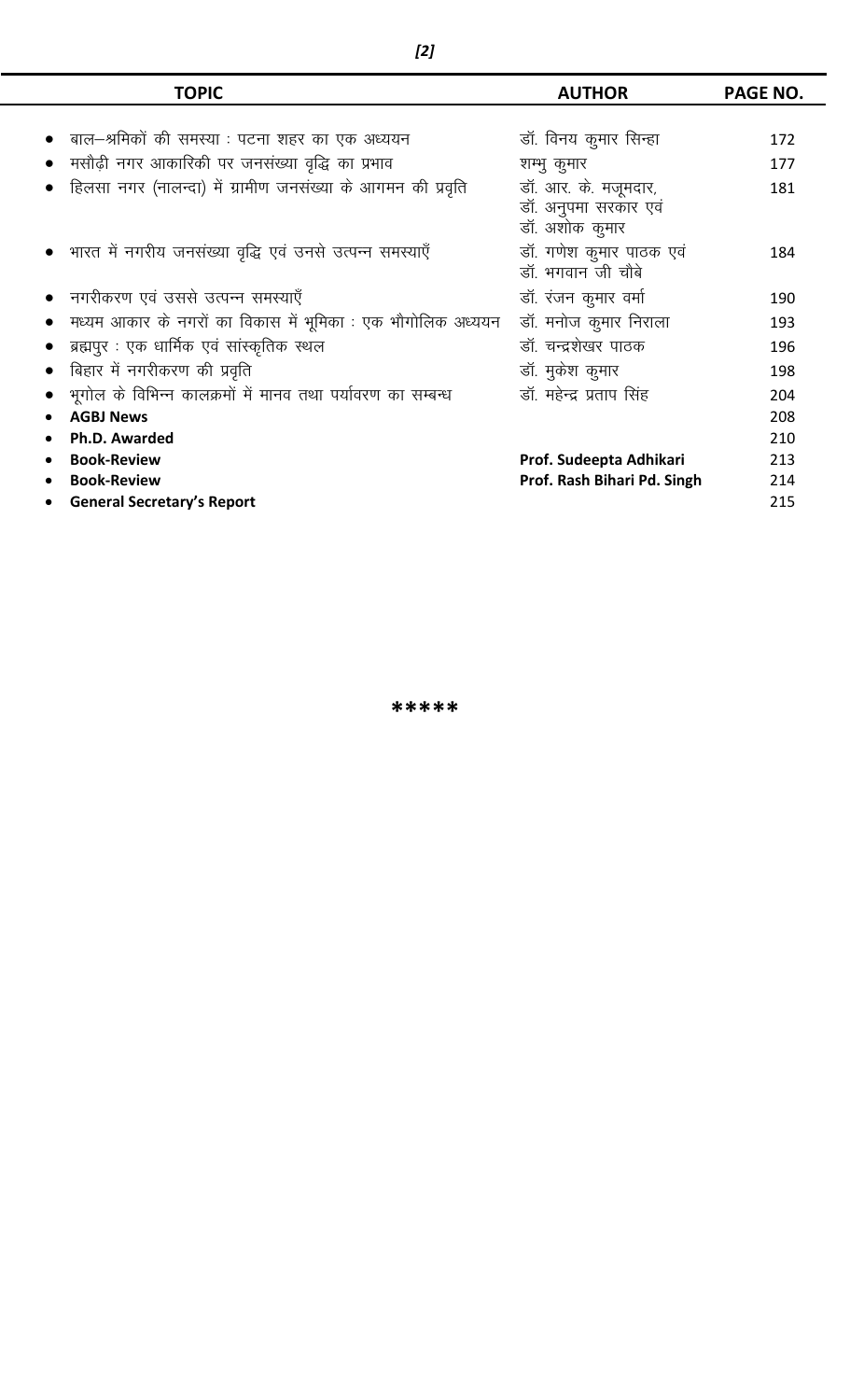**VOLUME : 10 ISSN 0970-809X YEAR : 2009**

|           | <b>TOPIC</b>                                                                                               | <b>AUTHOR</b>                                      | <b>PAGE NO.</b> |
|-----------|------------------------------------------------------------------------------------------------------------|----------------------------------------------------|-----------------|
|           | <b>CONTENTS</b>                                                                                            |                                                    |                 |
|           | <b>Presidential Address</b>                                                                                |                                                    |                 |
|           | Land Resources Management: Philosophical and<br><b>Practical Views</b>                                     | Prof. (Dr.) Nandeshwar Sharma                      | 1               |
|           | <b>Research Papers</b>                                                                                     |                                                    |                 |
| $\bullet$ | Food Crisis at Micro Level: A Case Study of Beldar Toli in<br>Patna West                                   | Dr. (Mrs.) Anuradha Sahay                          | 6               |
| $\bullet$ | Value Added Agriculture Development in Magadh<br>Division, Bihar                                           | Dr. Ashok Prasad &<br>Smt. Kalpana Chandrabansi    | 14              |
| $\bullet$ | The Changing Scenario of Land Use Pattern: A Case<br>Study of NTPC Project At Barh                         | Dr. Anoop Kumar Singh &<br>Dr. Manoj Kumar         | 20              |
| $\bullet$ | Tractors, Tubewells and Cropping intensity in Ariari Block of<br>Sheikhpura District: A Geographical Study | Dr. Manoj Kumar Sinha<br>Miss. Manisha Sinha       | 24              |
| $\bullet$ | Trend of Urbanisation in Dhanbad District                                                                  | Meenakshi Prasad                                   | 28              |
| $\bullet$ | The Environmental degradation & Quality of life                                                            | Dr. Indu Bala Srivastava                           | 34              |
| $\bullet$ | Agatic Bio-Source in Riparian Wetland of North Bihar-A                                                     | Dr. Sharda Nand Choudhary &                        | 38              |
|           | Reference to Makhana in Geographical Perspective                                                           | Rachana Kumari                                     |                 |
| $\bullet$ | Management of Land Resources And Sustainable Development<br>in North Bihar                                 | Dr. Madhbendra Kumar Jha                           | 45              |
| $\bullet$ | Land Resource Management of Bihar                                                                          | Avijeet Kumar                                      | 51              |
| $\bullet$ | Role of Infrastructure in the Development of Tourism in Vaishali<br>District (Bihar)                       | Dr. Kalimul Haque                                  | 57              |
| $\bullet$ | Pattern of Land Use in Patna District                                                                      | Dr. Ashok Kumar Singh &<br>Dr. Shubhra Kumari      | 62              |
|           | किसान क्रेडिट कार्ड की कृषि विकास में भूमिका : कमालपुर (गया)<br>के संदर्भ में एक भौगोलिक अध्ययन            | डॉ. मनोज कुमार "निराला"                            | 65              |
|           | महानन्दा परियोजना : एक विश्लेषण कटिहार जिला के संदर्भ मे                                                   | डॉ. कैलाश प्रसाद जायसवाल                           | 71              |
|           | बलिया जनपद (उ. प्र.) के ग्रामीण क्षेत्रों में सामाजिक रूपांतरणः<br>एक भौगोलिक अध्ययन                       | संजू चतुर्वेदी                                     | 76              |
|           | सूचना प्रौद्योगिकी में रोजगार के अवसर : एक भौगोलिक अध्ययन                                                  | डॉ. नन्द कुमार यादव एवं राजेश कुमार                | 80              |
|           | 'वन, पर्यावरण और मानव जीवनः अतीत एवं वर्त्तमान के सन्दर्भ में एक<br>भौगोलिक अध्ययन'                        | डॉ. परमानन्द प्रसाद सिंह एवं<br>डॉ. रवि शंकर जमुआर | 82              |
|           | बिहारी श्रमिकों का पलायन : कारण                                                                            | डॉ. कामेश्वर पाल                                   | 85              |
|           | कोपाखुर्द ग्राम : भूमि उपयोग एवं प्रबंधन                                                                   | डॉ. मुकेश कुमार                                    | 87              |
|           | गया जिले में कृषि का विकास एवं संभावनायें                                                                  | नीरज कुमार                                         | 90              |
|           | जल का संरक्षण एवं प्रबंधन                                                                                  | डॉ. सुखदेव प्रसाद                                  | 95              |
|           | हिलसा अनुमंडल में कृषि विकास एवं संभावनाएँ :<br>एक भौगोलिक अध्ययन                                          | डॉ. द्रोपती कुमारी                                 | 98              |
|           | बोधगया के नगरीय भूमि उपयोग: एक भौगोलिक अध्ययन                                                              | डॉ. मिथिलेश कुमार                                  | 100             |
|           | इसलामपुर अंचल का भूमि उपयोग: एक भौगोलिक अध्ययन                                                             | कंचन माला                                          | 105             |
|           |                                                                                                            |                                                    |                 |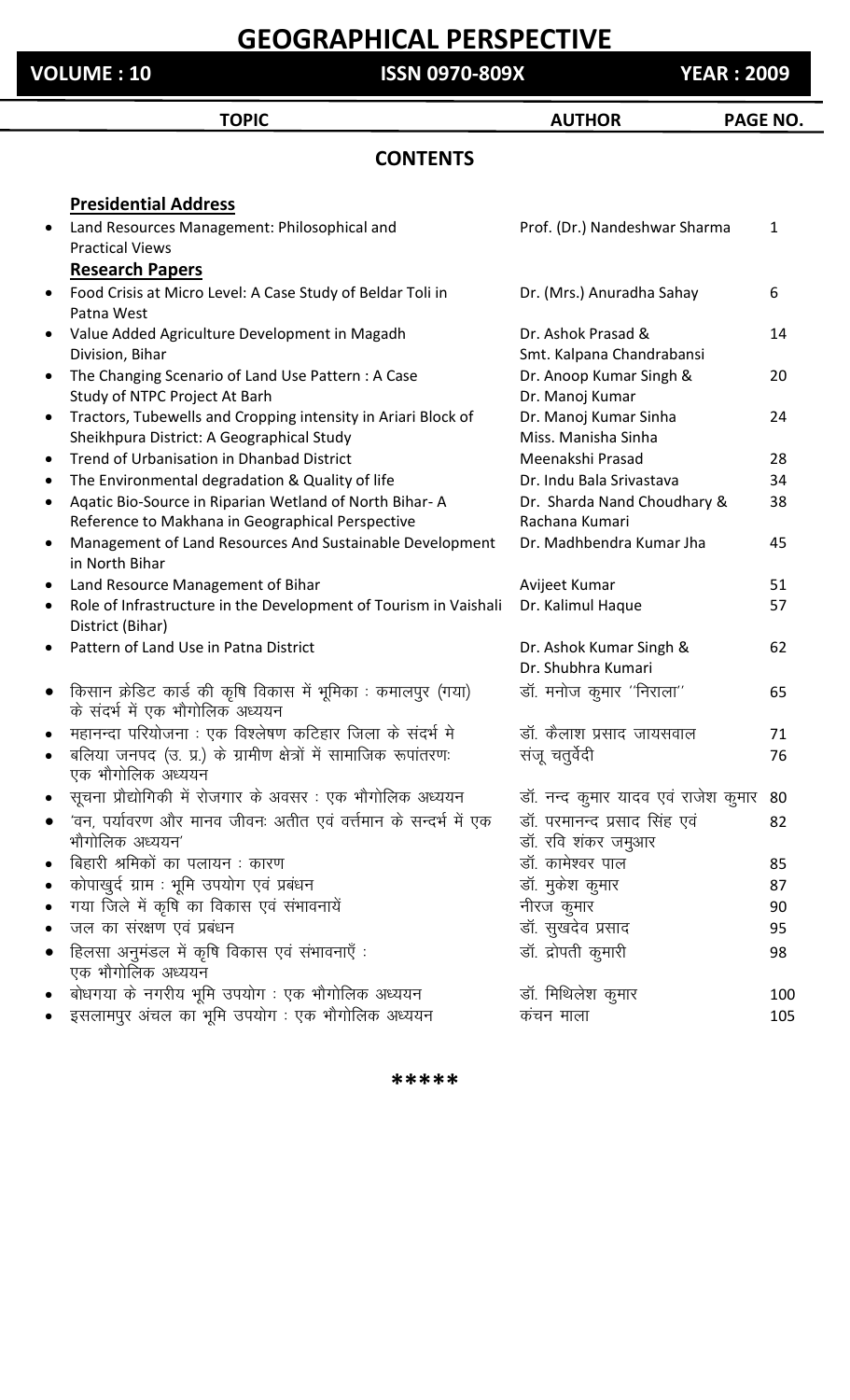**VOLUME : 11 ISSN 0970-809X YEAR : 2010**

**TOPIC AUTHOR PAGE NO. CONTENTS Presidential Address** Rehabilitation of Economy And Society in the states of **Dr. R. B. Mandal** 1 Bihar and Jharkhand **Foundation Day Lecture delivered at Bhagalpur** Development and Environment : Indian Issues and **Dr. Nageshwar Prasad** 11 Challenges in the Context **Research Papers** A Geographical Analysis of Rural Unrest with special reference Poonam Kumari 26 To South Central Bihar **Dr. Poornima Shekhar Singh &** Dr. Devendra Prasad Singh • Kosi 'Pralaya' of 2008 : An Appraisal of Rehabilitation And Dr. Manoj Kumar & 37 Resettlement **Dr. Anoop Kumar Singh** Human Development Index : A Profile of Bihar Supriya Supriya 343 Disaster Management Around the World **Dr. Seema Bala** 60 Flood, The Natural Hazard in North-Western Bihar **Dr. Om Prakash Singh & 'Vimal'** 67 Management of Flood in Bihar : A Strategy Dr. Ashok Kumar Singh 75 Child Labour and Their Rehabilitation in Bihar Shashi Prakash 80 सीतामढी जिला में बाढ—एक भौगोलिक अध्ययन संजय कुमार 85 झारखण्ड का ग्रामीण परिवेश और आतंकवाद की पृष्ठभूमि : बाद कर नवल किशोर प्रसाद सिन्हा विकार 22 एक भौगोलिक चिंतन सामाजिक–आर्थिक पुनर्वास में महिला सशक्तिकरण की भूमिका : कमलेश कुमार एवं अशोक रंजन 97 (रोहतास जिला  $-$  एक अध्ययन) भागलपुर नगर में डोम जाति के लोगों का क्षेत्रीय वितरण एवं उनके ब्हाँ. गणेश प्रसाद मंडल व्यास्त स्था स्था 111  $\bullet$  नवादा जिला के मानवीय संसाधन के विकास का सांख्यिकीय मूल्यांकन कंचनमाला  $\qquad \qquad \, \text{116}$  fcgkj dk foHkktu ,oa vkfFkZd iquokZl ds mik; MkW- dkes"oj iky 125 अरवल जिला में महिला सशक्तिकरण की समस्या का बाल के सनोज कुमार सिन्हा का स्थान करता है। 132 बिहार–विभाजन का प्रभाव ताल का समाव करने के बाद करने के बाद पर बाद पर बाद करने के बाद 137 **Departmental News** 141 **Book Review** 147

**General Secretary's Report** 150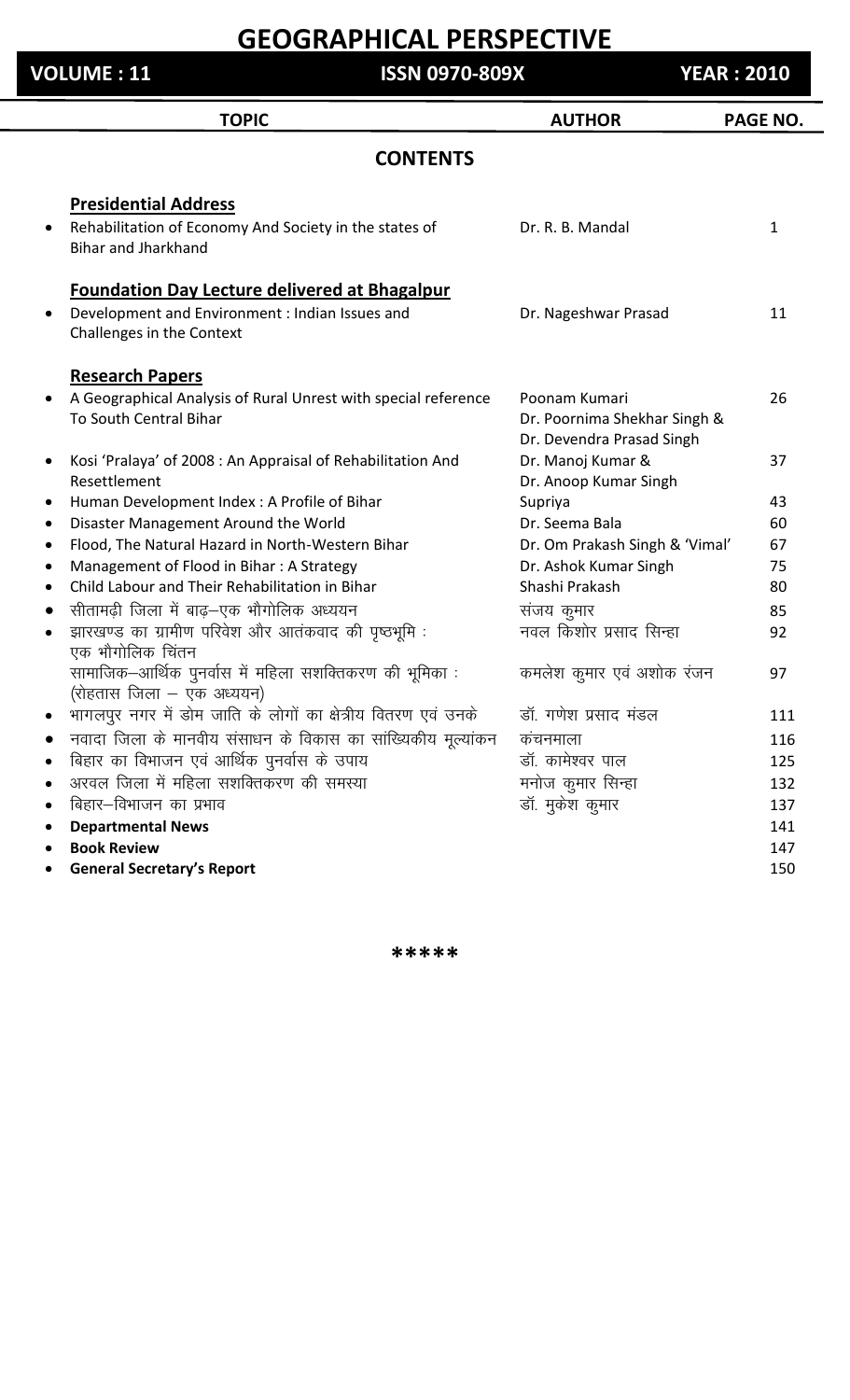**VOLUME : 12 ISSN 0970-809X YEAR : 2011**

|                 | <b>TOPIC</b>                                                                                        | <b>AUTHOR</b>                                     | PAGE NO.     |  |
|-----------------|-----------------------------------------------------------------------------------------------------|---------------------------------------------------|--------------|--|
| <b>CONTENTS</b> |                                                                                                     |                                                   |              |  |
|                 | <b>Presidential Address</b>                                                                         |                                                   |              |  |
|                 | Environment And Development: Issues and Challenges                                                  | Prof. Girija Nandan Singh                         | $\mathbf{1}$ |  |
|                 | <b>Foundation Day Lecture delivered at Hazaribag</b>                                                |                                                   |              |  |
|                 | Efficient Water Management: Challenges and Initiatives                                              | Prof. (Dr.) S. N. Prasad                          | 9            |  |
|                 | <b>Key Note Lecture</b>                                                                             |                                                   |              |  |
|                 | Emerging Trends of Population Growth and Distribution in India                                      | Dr. R. B. P. Singh                                | 15           |  |
|                 |                                                                                                     |                                                   |              |  |
|                 | <b>Special Lecture</b>                                                                              |                                                   |              |  |
|                 | Rehabilitation of the Economy of Bihar - Jharkhand through<br>Sustainable Agriculture               | Dr. Rana Pratap                                   | 32           |  |
|                 |                                                                                                     |                                                   |              |  |
|                 | <b>Research Papers</b>                                                                              |                                                   | 42           |  |
|                 | Holistic Development of Village: A Case Study of Jatha Kothi,<br><b>Banka</b>                       | Dr. Poornima Shekhar Singh &<br>Dr. Nikhil Ranjan |              |  |
|                 | Growing Concern of Indoor Air Pollution in Patna                                                    | Dr. (Mrs.) Anuradha Sahay &                       | 49           |  |
|                 |                                                                                                     | Rashmi Ranjana                                    |              |  |
|                 | Trends of Urbanisation in Bokaro District, Jharkhand                                                | Kumar Virendra &                                  | 64           |  |
|                 |                                                                                                     | Dr. Janardan Bhagat<br>Dr. Manoj Kumar &          | 72           |  |
| $\bullet$       | Rural Development Through MNREGA : Success and Challenges<br>In Hilsa Block                         | Dr. Anoop Kumar Singh                             |              |  |
| $\bullet$       | Sikaria: Out-Migration and Counter Migration                                                        | Dr. Indubala Shrivastav                           | 78           |  |
|                 | <b>Urban Challenges of Dhanbad</b>                                                                  | Dr. Meenakshi Prasad                              | 81           |  |
|                 | Impact Analysis of Barauni-Begusarai Industrial Complex on                                          | Dr. Niranjan Kumar                                | 94           |  |
|                 | Environment (R. B. Mandal Young Geographer Award Winner)                                            |                                                   |              |  |
|                 | An Assesment of Noise Pollution in Jamshedpur Town                                                  | Dr. Nigar Alam                                    | 110          |  |
|                 | Growth of Population of Patna Urban Patna                                                           | Dr. Poonam Kumari,                                | 115          |  |
|                 |                                                                                                     | Shashi Bhushan & Dr. D. P. Singh                  |              |  |
|                 | Identification of the role of man in the Aggravation of flood in<br>North-Western Bihar             | Dr. Om Prakash Singh 'Vimal'                      | 125          |  |
| $\bullet$       | Environment and Development : A Case Study of Issues and                                            | Dr. S. N. Pandey & Asi Bera                       | 130          |  |
|                 | Challenges in Howrah District in West Bengal                                                        |                                                   |              |  |
| $\bullet$       | गंगा-गंडक दोआब में लिंगानुपात की कालिक-स्थानिक परिवर्त्तन तथा<br>उनके कारण                          | वन्दना शंकर एवं अर्चना शंकर                       | 148          |  |
|                 | गया नगर में पर्यावरण प्रदूषण की समस्या                                                              | मनोज कुमार सिन्हा                                 | 158          |  |
|                 | ईंट उद्योग का कृषि पर हानिकारक प्रभावों का भौगोलिक अध्ययनः दाथ<br>एवं भिरहा गाँव के कृषि संदर्भ में | कृष्ण कुमार तेजस्वी                               | 163          |  |
|                 | ग्रामीण भारत में पर्यावरण अवनयन का बढ़ता कहर: शंकर डीह गाँव                                         | डॉ. परमानन्द प्रसाद सिंह एवं                      | 166          |  |
|                 | के विशेष संदर्भ में                                                                                 | डॉ. रविन्द्र केशव                                 |              |  |
|                 | <b>News</b>                                                                                         |                                                   | 172          |  |
|                 | पुस्तक समीक्षा                                                                                      |                                                   | 179          |  |
|                 | <b>General Secretary's Report</b>                                                                   |                                                   | 183          |  |
|                 |                                                                                                     |                                                   |              |  |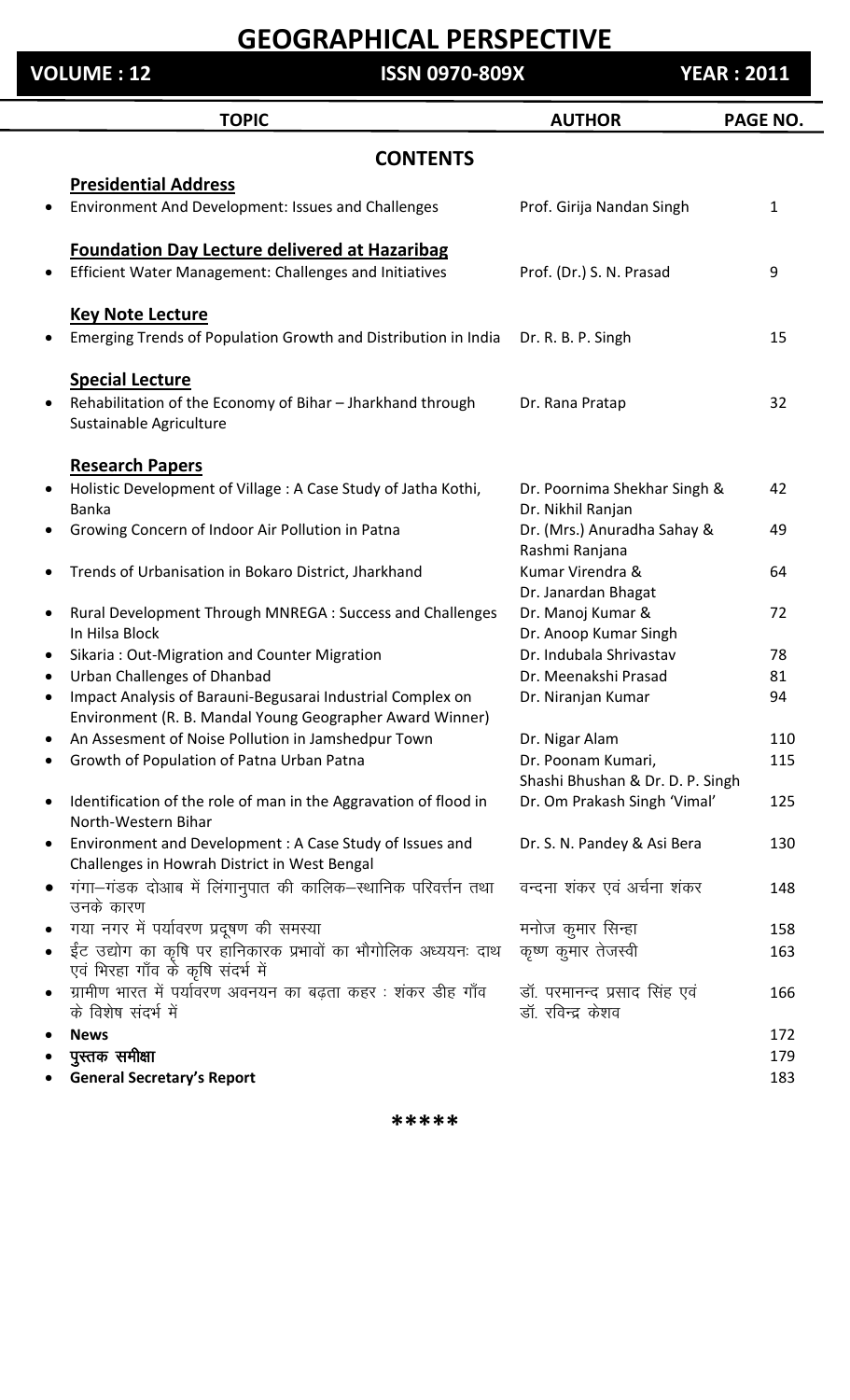#### **VOLUME : 13 ISSN 0970-809X YEAR : 2012**

|           | <b>TOPIC</b>                                                              | <b>AUTHOR</b>                              | <b>PAGE NO.</b> |
|-----------|---------------------------------------------------------------------------|--------------------------------------------|-----------------|
|           | <b>CONTENTS</b>                                                           |                                            |                 |
|           | <b>Presidential Address</b>                                               |                                            |                 |
| $\bullet$ | Natural Resources and Some Emerging Challenges                            | Prof. (Dr.) R. B. P. Singh                 | 1               |
|           | <b>Memorial Lecture</b>                                                   |                                            |                 |
|           | Prof. (Dr.) Enayat Ahmad: An Eminent Geographer                           | Prof. (Dr.) Rana Pratap                    | $\overline{7}$  |
|           | <b>Popular Article</b>                                                    |                                            |                 |
|           | Role of Five Year Plans in Regional Development in India                  | Prof. (Dr.) S. N. Prasad                   | 13              |
|           | <b>Research Papers</b>                                                    |                                            |                 |
| $\bullet$ | Declining Sex Ratio in Kosi Region, Bihar                                 | Raj Rajeev                                 | 20              |
| $\bullet$ | Patna District : An Emerging Tourist Hub                                  | Rahul Kumar &                              | 29              |
|           | A Study in Tourism Geography                                              | Prof. R. Gauntia                           |                 |
|           | Population Resource Regions of Bihar                                      | Dr. Poonam Kumari,                         | 50              |
|           |                                                                           | Shashi Bhushan & Dr. D. P. Singh           |                 |
|           | Patterns of Literacy in Bihar : A Case Study of Sitamarhi District        | Chandradeep Singh &                        | 63              |
|           |                                                                           | Sanjay Kumar                               |                 |
|           | Ground Water Resource: Challenges of Plunging                             | Dr. Rashmi Prakash                         | 70              |
|           | Water Table in Bihar                                                      |                                            |                 |
|           | Agriculture of Bihar: Future Food Basket of India                         | Dr. Mridula Singh &                        | 78              |
|           |                                                                           | Dr. Manoj Kumar Sinha                      |                 |
| $\bullet$ | Resource Management and Sustainable Development :                         | Dr. Vinay Nath Jha,                        | 94              |
|           | A Case Study of North Bihar Plain                                         | Ms. Shobha Kumari &                        |                 |
|           |                                                                           | Dr. Manoj Kumar Jha                        |                 |
|           | Flood Control and Sustainable Development: A Case Study<br>of North Bihar | Sandeep Kumar Singh &                      | 103             |
|           |                                                                           | Dr. Parmanand Pd. Singh                    | 114             |
| $\bullet$ | Solar Energy Scenario in Bihar: Potential and Achievement                 | Dr. Manoj Kumar &<br>Dr. Anoop Kumar Singh |                 |
|           | Problems and Prospects of Dairy Industry in Bihar                         | Dr. Rashmi & Sri Anand                     | 122             |
|           | Flood Hazards and Loss of Human Life and Livestock:                       | Suraj Kumar Singh                          | 128             |
|           | A Geographical Analysis                                                   |                                            |                 |
| $\bullet$ | Environmental Issues and Challenges in Rohtas                             | Ashok Ranjan & Kamlesh Kumar               | 134             |
|           | Plateau Region of Bihar                                                   |                                            |                 |
| $\bullet$ | Geographical Information System : A Tool for Resource                     | Uday Kumar                                 | 150             |
|           | Management in 21 <sup>st</sup> Century                                    |                                            |                 |
| $\bullet$ | Flood Forecasting & Management Using Remote Sensing                       | Dr. Jayant Kumar                           | 159             |
|           | Impact of the Size of Operational Land Holding on the                     | Dr. O. P. Singh 'Vimal'                    | 170             |
|           | Land use in North Western Bihar                                           |                                            |                 |
|           | पटना में भिक्षावृति : एक भौगोलिक अध्ययन                                   | डॉ. पी. फिरोज अहमद एवं                     | 177             |
|           |                                                                           | डॉ. मो. नाजिम                              |                 |
|           | भू-जल संसाधनः दक्षिण बिहार के संदर्भ में                                  | वन्दना एवं डॉ. अभय कु. राकेश               | 186             |
|           | बिहार के विकास संसाधनों पर बाढ़ के प्रभाव का मूल्यांकनः<br>2001 से अब तक  | डॉ. राम नरेश प्रसाद एवं विभा कुमारी        | 192             |
| $\bullet$ | मुज्फ्फरपुर नगर में प्रदूषण                                               | संजय कुमार                                 | 200             |
|           | <b>General Secretary's Report</b>                                         |                                            | 207             |
|           | पुस्तक समीक्षा / Book Review                                              |                                            | 211             |
|           | Departmental News/Ph.D. Awarded                                           |                                            | 222             |
|           | *****                                                                     |                                            |                 |
|           |                                                                           |                                            |                 |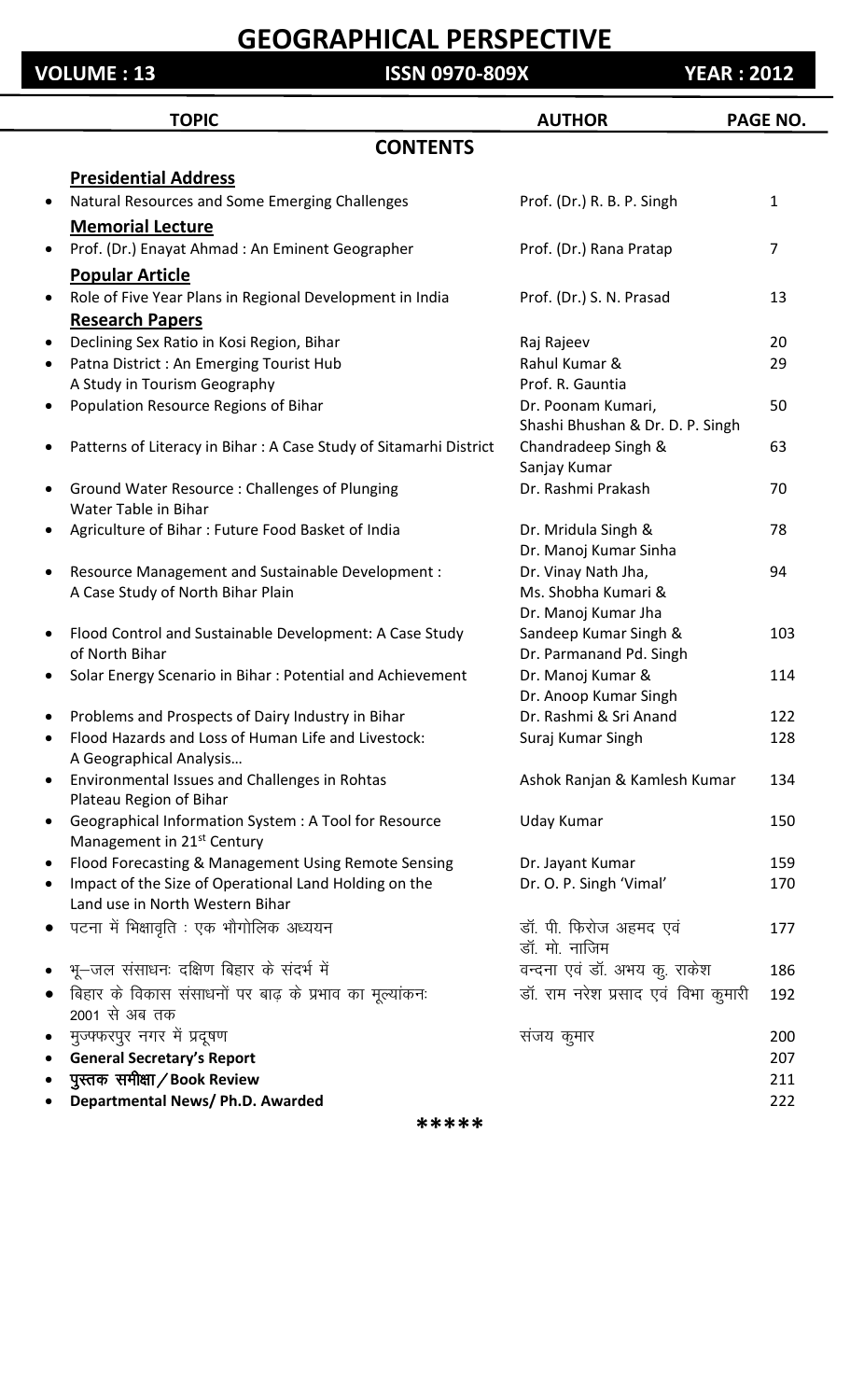**VOLUME : 14 ISSN 0970-809X YEAR : 2013**

|                        | <b>TOPIC</b>                                                                             | <b>AUTHOR</b>                                           | <b>PAGE NO.</b> |
|------------------------|------------------------------------------------------------------------------------------|---------------------------------------------------------|-----------------|
|                        | <b>CONTENTS</b>                                                                          |                                                         |                 |
|                        |                                                                                          |                                                         |                 |
|                        | <b>Presidential Address</b>                                                              |                                                         |                 |
| $\bullet$              | Human Resource Development : Health and Education in India                               | Dr. G. P. Jha                                           | $\mathbf{1}$    |
|                        | R. P. Singh Memorial Lecture                                                             |                                                         |                 |
| $\bullet$              | The Role of Regional Geomorphology in Contemporary                                       | Dr. Nandeshwar Sharma                                   | $\overline{7}$  |
|                        | Urban Landscape                                                                          |                                                         |                 |
|                        | <b>Key Note Address</b>                                                                  |                                                         |                 |
| $\bullet$              | Natural Disasters: Managing Flood Disaster                                               | Dr. S. N. Prasad                                        | 13              |
|                        | R. Gauntia Young Geographer Award Winner Article                                         |                                                         |                 |
| $\bullet$              | Gender Discrimination in Literacy : A Case Study of<br>Malda District, West Bengal       | Md. Juel Rana                                           | 23              |
|                        | <b>Popular Article</b>                                                                   |                                                         |                 |
| $\bullet$              | Concept of Human Resource Development                                                    | R. Gauntia                                              | 37              |
|                        | <b>Research Papers</b>                                                                   |                                                         |                 |
| $\bullet$              | Spatio-Temporal Variation of literacy in the Kosi Region, Bihar                          | Raj Rajeev & Dr. G. N. Singh                            | 43              |
| $\bullet$              | Scope of Tourism in Purbi Champaran District of Bihar:                                   | Dr. Lal Keshwra Pd. Singh &                             | 56              |
|                        | A Geographical Study                                                                     | Dr. Ram Naresh Prasad                                   |                 |
| ٠                      | Human Resource Development in Flood Prone Area: A Case Study Prof. D. P. Singh,          | Dr. P. Kumari & S. Bhushan                              | 69              |
| $\bullet$              | Human Resource Development for Integrated Aquaculture                                    | Ranjeeta Kumari &                                       | 79              |
|                        | System in Samastipur District                                                            | Dr. Tuntun Jha Achal                                    |                 |
| $\bullet$              | Bihar Health: Issues and Challenges                                                      | Prof. P. N. Roy & S. Kumar                              | 91              |
| $\bullet$              | Issues and Challenges of Health in Nalanda District:                                     | Dr. Manoj Kumar &                                       | 101             |
|                        | A Geographical Case Study                                                                | Dr. Anoop Kumar Singh                                   |                 |
| $\bullet$              | Human Resource Management                                                                | Dr. Shambhu S. Prasad                                   | 110             |
|                        | Healthcare Services & Human Resource Development:                                        | Kishor Kumar Anand &                                    | 117             |
|                        | A Case Study of Ara Town                                                                 | Ravi Prakash                                            |                 |
| $\bullet$              | Impact of Climate Change on Human Health                                                 | Uday Kumar                                              | 126             |
| $\bullet$              | Challenges in the Implementation of the Food Security Schemes:<br>A Micro Level Analysis | Shailendra Kumar Roy                                    | 138             |
| $\bullet$              | Spatial Variation in Population Features in Bihar:                                       | Sanwita Shaiwalini                                      | 149             |
|                        | A Geographical Analysis<br>घाघरा—गंडक दोआब में मानव संसाधन विकास की स्थानिक भिन्नतायें   |                                                         |                 |
| $\bullet$<br>$\bullet$ | हिलसा शहरी क्षेत्र में जनसंख्या वृद्धि एवं शिक्षा पर इसका प्रभाव                         | डॉ. उषा सिंह एवं गणेश कुमार शर्मा<br>डॉ. परमानन्द कुमार | 159<br>168      |
| $\bullet$              | मानव संसाधन विकास : भारत के संदर्भ में                                                   | डॉ. अशोक सिंह                                           | 172             |
|                        | बिहार में बैंड पार्टी श्रमिकों की सामाजिक आर्थिक स्थिति :                                | डॉ. पी. फिरोज अहमद                                      | 176             |
|                        | पटना, एक भौगोलिक अध्ययन                                                                  |                                                         |                 |
| $\bullet$              | रोहतास जिला में कृषि पर मानव संसाधन का प्रभाव :<br>एक भौगोलिक अध्ययन                     | स्नेहा                                                  | 182             |
| $\bullet$              | तीव्र आबादी की वृद्धि का पर्यावरण तथा स्वास्थ्य पर प्रभाव :<br>नालंदा, एक भौगोलिक अध्ययन | रजनी कुमारी                                             | 189             |
| $\bullet$              | मानव संसाधन विकास : शिक्षा और स्वास्थ्य                                                  | राम विनय ठाकुर                                          | 197             |
| $\bullet$              | <b>General Secretary's Report</b>                                                        |                                                         | 205             |
| $\bullet$              | Book Review $\angle$ पुस्तक समीक्षा                                                      |                                                         | 209             |
| $\bullet$              | <b>Tribute</b>                                                                           |                                                         | 215             |
|                        | Departmental News/ Ph.D. Degree Awarded                                                  |                                                         | 225             |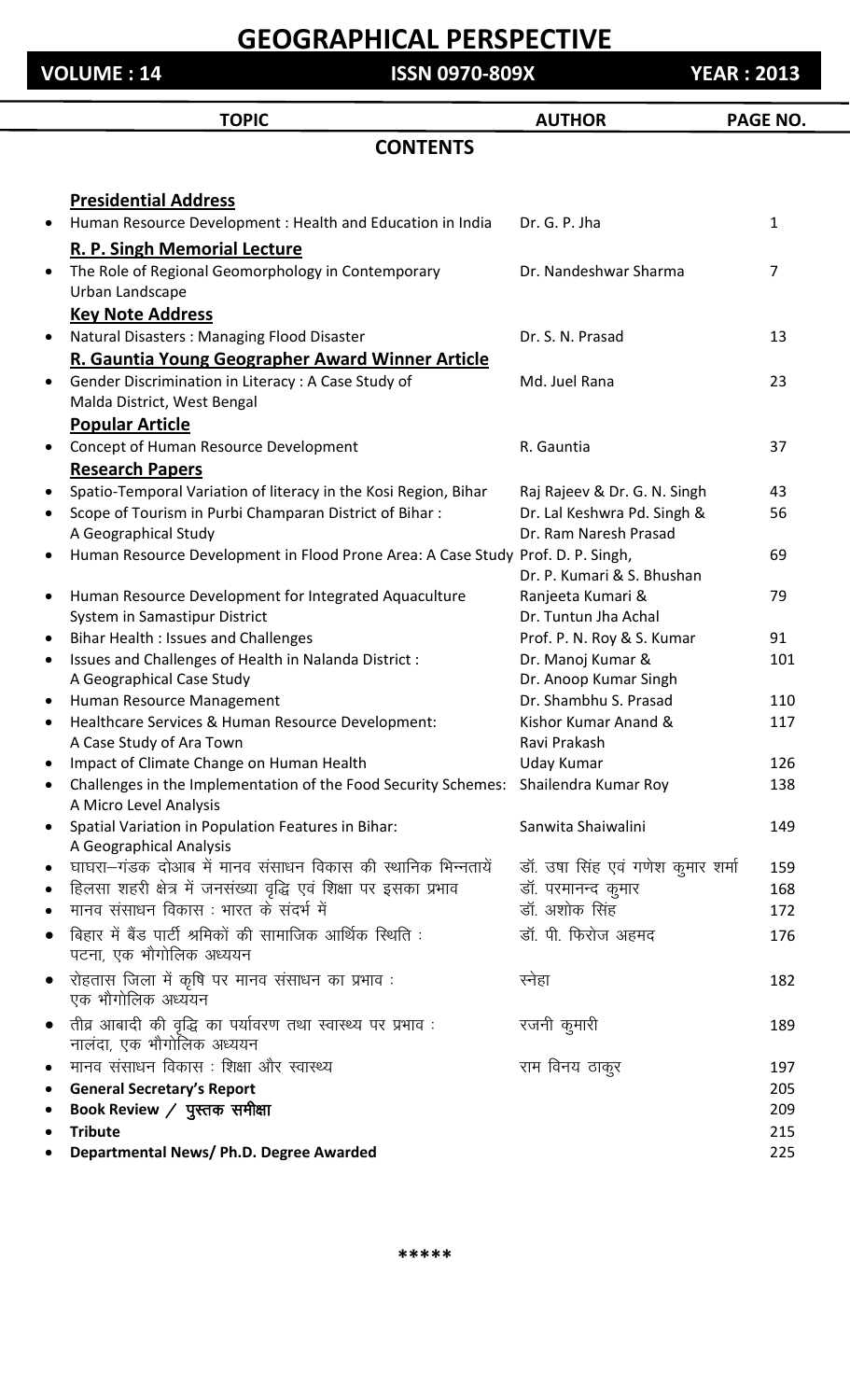| <b>VOLUME : 15</b> |                                                                                                                      | <b>ISSN 0970-809X</b> |                                                                | <b>YEAR: 2014</b> |  |
|--------------------|----------------------------------------------------------------------------------------------------------------------|-----------------------|----------------------------------------------------------------|-------------------|--|
|                    | <b>TOPIC</b>                                                                                                         |                       | <b>AUTHOR</b>                                                  | PAGE NO.          |  |
|                    |                                                                                                                      | <b>CONTENTS</b>       |                                                                |                   |  |
|                    | <b>Presidential Address</b>                                                                                          |                       |                                                                |                   |  |
|                    | Development and Locational Conflict : A Case Study                                                                   |                       | Prof. U. P. Singh                                              | $\mathbf{1}$      |  |
|                    | <b>Key Note Lecture</b>                                                                                              |                       |                                                                |                   |  |
|                    | Development and Locational Conflicts                                                                                 |                       | Prof. S. Adhikari                                              | 7                 |  |
|                    | <b>Special Lecture</b>                                                                                               |                       |                                                                |                   |  |
|                    | Conflicts and Development highlighted through the<br>Industrial location studies                                     |                       | Prof. Rana Pratap                                              | 25                |  |
|                    | <b>Popular Article</b>                                                                                               |                       |                                                                |                   |  |
|                    | Obstacles to industrial development                                                                                  |                       | Prof. R. Gauntia                                               | 34                |  |
|                    | R. Gauntia Young Geographer Award Winner Article                                                                     |                       |                                                                |                   |  |
|                    | Development Conflicts of planned urbanisation :                                                                      |                       | Mahua Bardhan                                                  | 43                |  |
|                    | A Case Study of West Bengal                                                                                          |                       |                                                                |                   |  |
|                    | <b>Research Papers</b>                                                                                               |                       |                                                                |                   |  |
|                    | Land acquisition-An emerging factor of locational<br>conflicts in India                                              |                       | Dr. Usha Verma                                                 | 56                |  |
|                    | A Geographical Analysis of the Disastrous Floods and their                                                           |                       | Prof. (Dr.) D. P. Singh,                                       | 70                |  |
|                    | Management for Sustainable Development With reference to                                                             |                       | Poonam Kumari &                                                |                   |  |
|                    | the Kosi Plain, Bihar                                                                                                |                       | Shashi Bhushan                                                 |                   |  |
|                    | <b>Ecological Crisis: Conflicts and Resolution</b>                                                                   |                       | Dr. R. L. Prasad & Neha Bharti                                 | 79                |  |
|                    | Use of Dead River Courses for the Development                                                                        |                       | Dr. S. N. Choudhary &                                          | 85                |  |
|                    | of Sustainable Farm Economy: A Case Study of                                                                         |                       | Dr. Anuranjan                                                  |                   |  |
|                    | Darbhanga District                                                                                                   |                       |                                                                |                   |  |
| $\bullet$          | Ecological Crisis emerging from declining Groundwater Level:<br>A Case Study of Patna                                |                       | Dr. Anuradha Sahay &<br>Dr. Rashmi Ranjana                     | 94                |  |
|                    | Locational Conflict in Urban Bihar: A Case Study of                                                                  |                       | Dr. Debjani Sarkar (Ghose)                                     | 107               |  |
|                    | Poor Migrants of Patna M. C.                                                                                         |                       |                                                                |                   |  |
|                    | Urban Cross-Cultural Conflicts : A Case Study of                                                                     |                       | Dr. Amrita Chowdhury                                           | 121               |  |
|                    | Bengali Community of Patna M. C. Area                                                                                |                       |                                                                |                   |  |
|                    | Rural Urban Migration and Social Unrest                                                                              |                       | Dr. Shambhu Sharan Prasad                                      | 129               |  |
| $\bullet$          | A Comparative Study on The Conflict in Development Status                                                            |                       | Dr. Suvradip Halder                                            | 138               |  |
|                    | due to Flood in Madhubani and Darbhanga District :<br>A Case Study                                                   |                       |                                                                |                   |  |
| $\bullet$          | Distribution of the Muslim Population in South Bihar                                                                 |                       | Zeba Anwar                                                     | 157               |  |
|                    | Occupational Structure of Population in the Kosi Region, Bihar                                                       |                       | Raj Rajeev                                                     | 166               |  |
| $\bullet$          | Intimate Partner Violence, Contraceptive Use and                                                                     |                       | Md. Juel Rana                                                  | 176               |  |
|                    | Unwanted Pregnancy in India: An Analysis                                                                             |                       |                                                                |                   |  |
|                    | Ecological Crisis of Wetland in Patna                                                                                |                       | Robin Raj, Dr. S. P. Singh &                                   | 193               |  |
|                    |                                                                                                                      |                       | Sandeep Kumar                                                  | 201               |  |
|                    | An Integrated Area Development of Fatwah Block in<br>Patna District : A Geographical Analysis                        |                       | Dr. Preeti Gupta                                               |                   |  |
| $\bullet$          | Socio-economic condition of aged Population. in Urban Centres : Shailendra Kr. Roy<br>A Case Study of Darbhanga town |                       |                                                                | 215               |  |
| $\bullet$          | Development and Location of Buxar Town                                                                               |                       | Dr. Om Prakash Prasad                                          | 224               |  |
| $\bullet$          | Impact of Industrialization and Urbanization in Peripherial Areas                                                    |                       | Manisha Kumari                                                 | 230               |  |
|                    | रोहतास जिला का पत्थर खनन उद्योग एवं पारिस्थैतिकी संकट:<br>एक भौगोलिक अध्ययन                                          |                       | डॉ. राधेश्याम प्रसाद एवं<br>उमेश कुमार                         | 246               |  |
|                    | जनसंख्या का ग्रामीण-नगरीय स्थानान्तरण एवं सामाजिक अशान्ति :<br>हिलसा शहर के संदर्भ में भौगोलिक अध्ययन                |                       | डॉ. आर. के. मजुमदार,<br>डॉ. अशोक कुमार एवं<br>डॉ. अनुपमा सरकार | 251               |  |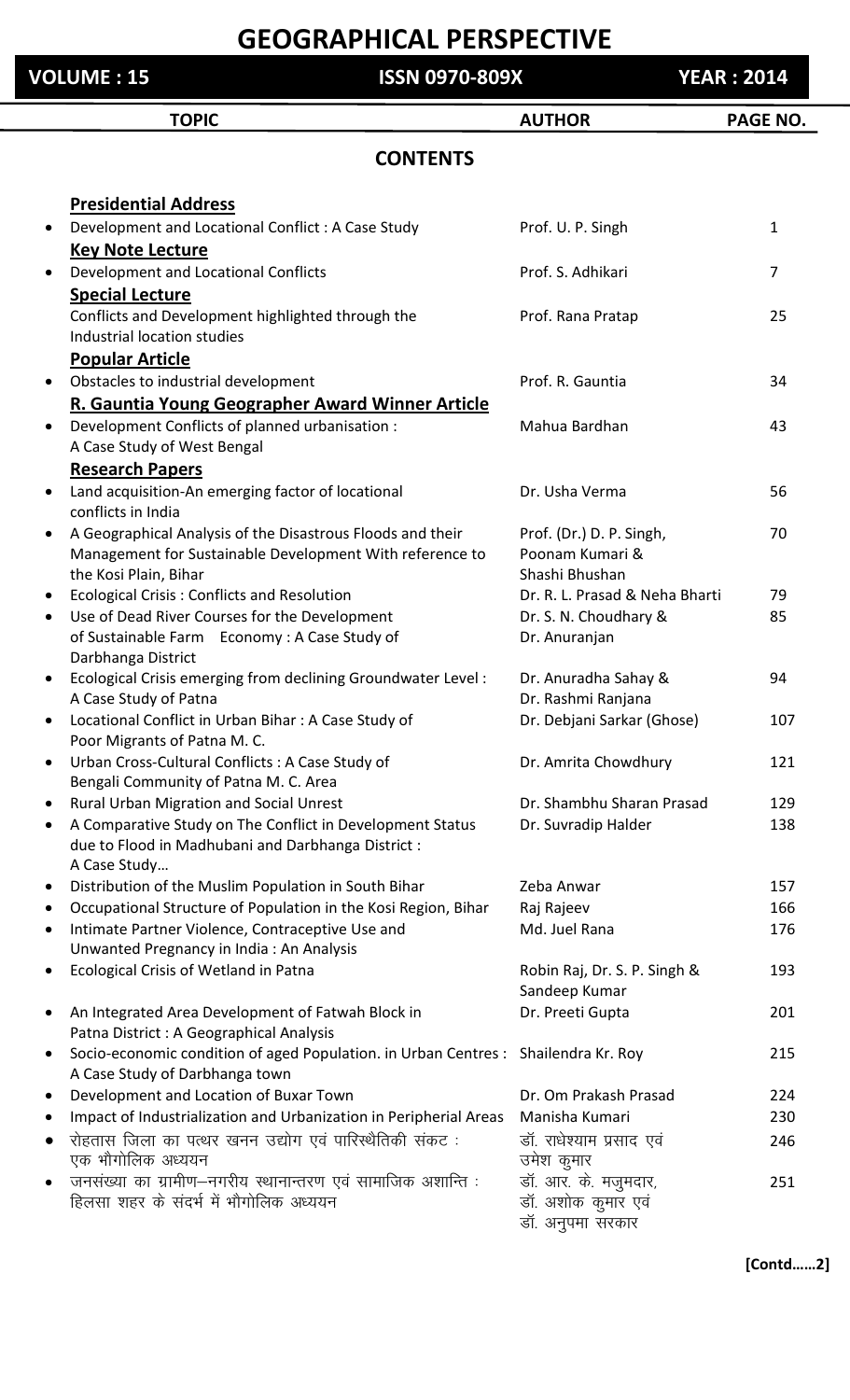|           | <b>TOPIC</b>                                                   | <b>AUTHOR</b>           | PAGE NO. |
|-----------|----------------------------------------------------------------|-------------------------|----------|
|           |                                                                |                         |          |
|           | बेगूसराय जिला में मुसहर जाति का स्थानीय संघर्ष एवं विकास       | डॉ. रीना कुमारी         | 255      |
|           | ग्रामीण–नगरीय जन–स्थानांतरण का सामाजिक स्थिति पर प्रभाव :      | डॉ. दिनेश कुमार साह     | 266      |
|           | बिहार के संदर्भ में                                            |                         |          |
|           | झंझारपुर प्रखण्ड के संदर्भ में वॉन थ्यूनेन मॉडल की प्रासंगिकता | भुवनेश्वर कुमार मंडल    | 271      |
| $\bullet$ | राँची नगर निगम में जनजातियों के आर्थिक एवं सामाजिक             | निरूपमा सुरभि लकड़ा     | 277      |
|           | परिस्थितियों पर प्रवास का प्रभाव                               |                         |          |
|           | पटना नगर में अप्रवासित विभिन्न अनुसूचित जातियों में शिक्षा के  | मोनिका कुमारी           | 288      |
|           | प्रति जागरूकता : एक भौगोलिक अध्ययन                             |                         |          |
|           | ं वैशाली जनपद में मानव संसाधन विकास की क्षेत्रीय भिन्नतायें    | प्रवीण कुमार भास्कर     | 294      |
|           | पटना जिला में पारिस्थितिकी पर मंडराता संकट : कारण एवं निवारण   | रवि प्रकाश              | 303      |
|           | बिहार में चीनी उद्योग: एक भौगोलिक अध्ययन                       | डॉ. वीरेन्द्र कुमार राय | 310      |
|           | <b>General Secretary's Report</b>                              |                         | 315      |
|           | <b>Compliments</b>                                             |                         | 319      |
|           | Book Review/ पुस्तक समीक्षा                                    |                         | 320      |
| $\bullet$ | <b>Tribute</b>                                                 |                         | 325      |
|           | Departmental News/Ph.D. Degree Awarded                         |                         | 328      |
|           | Journey of The Association of Geographers                      |                         | 338      |
|           |                                                                |                         |          |

 $\overline{a}$ 

—<br>—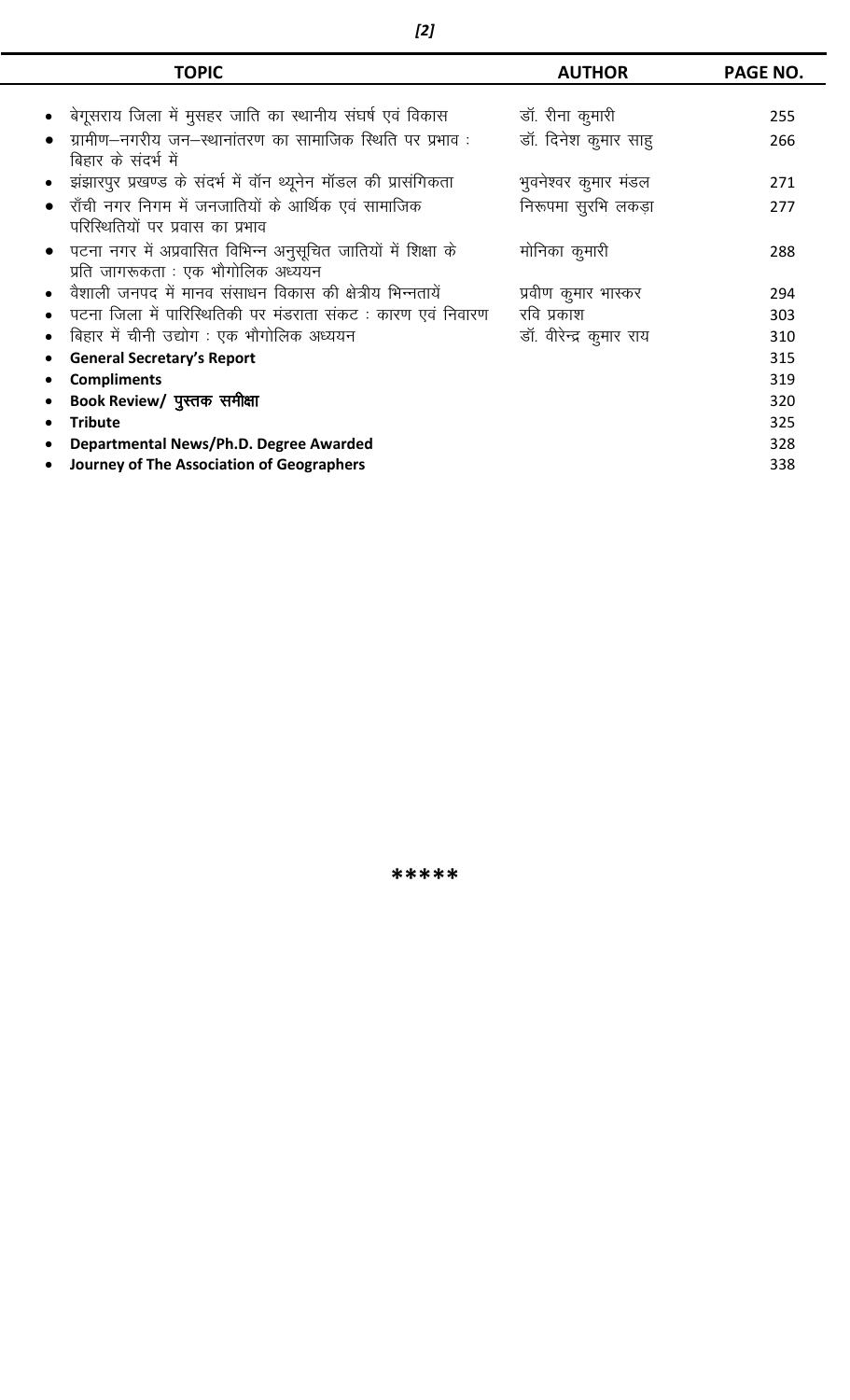| <b>VOLUME: 16</b> |                                                                                                                                                                       | <b>ISSN 0970-809X</b> |                                                        | <b>YEAR: 2015</b> |  |
|-------------------|-----------------------------------------------------------------------------------------------------------------------------------------------------------------------|-----------------------|--------------------------------------------------------|-------------------|--|
|                   | <b>TOPIC</b>                                                                                                                                                          |                       | <b>AUTHOR</b>                                          | PAGE NO.          |  |
|                   |                                                                                                                                                                       | <b>CONTENTS</b>       |                                                        |                   |  |
|                   | <b>Presidential Address</b><br>Industrial Development in Bihar and Jharkhand: Potentials<br>and Constraints                                                           |                       | Dr. Kamla Prasad                                       | $\mathbf{1}$      |  |
|                   | <b>Special Lecture</b><br>Changing Dimensions of Industries in India: A Study in the<br>Perspectives of Bihar and Jharkhand                                           |                       | Prof. (Dr.) Rana Pratap                                | 6                 |  |
|                   | R. Gauntia Young Geographer Award Winner Article<br>Problems of public Amenities in Slum : A Case Study of Saharsa<br><b>Municipal Area</b><br><b>Research Papers</b> |                       | Anant Kumar                                            | 13                |  |
|                   | Role of Remote Sensing and GIS in Flood Mitigation with<br>Reference to North Bihar Plain                                                                             |                       | Dr. Shio Muni Yadav                                    | 25                |  |
|                   | Tourism Industry in Bihar and Jharkhand: A Geographical Study                                                                                                         |                       | Dr. R. S. Prasad & Dr. R. L. Prasad                    | 30                |  |
|                   | Tourism as a Growing Industry in Bihar                                                                                                                                |                       | Dr. S. S. Prasad & Priyanka Singh                      | 42                |  |
|                   | Infrastructural Constraints of Development in Bihar                                                                                                                   |                       | Dr. Debjani Sarkar (Ghose)                             | 47                |  |
|                   | Tourism Industry in Nalanda District: Opportunities<br>and Challenges                                                                                                 |                       | Dr. Manoj Kumar & Anoop Kr. Singh 58                   |                   |  |
|                   | Constraints of Tourism Industry in Bihar: A Case Study<br>of Kanwar Lake in Begusarai                                                                                 |                       | Md. Nazir Akhtar                                       | 65                |  |
|                   | Impact of Industries and Mining in Bokaro District in Jharkhand                                                                                                       |                       | Manisha Kumar, Robin Raj &<br>Shailendra Kumar Roy     | 72                |  |
|                   | Geo-Spatial Availability of Amenities and Planning of Service<br>Centres: A Case Study of Muzaffarpur District                                                        |                       | Supriya                                                | 85                |  |
|                   | Present Scenario of Industrial Development in Patna District                                                                                                          |                       | Uday Kumar & Monika Kumari                             | 102               |  |
|                   | Possibilities of Food Processing Industry in Bihar                                                                                                                    |                       | Anil Kumar Akela                                       | 111               |  |
|                   | Role of Geographers in Formulation of Plan for Sustainable<br>Development of the Flood Prone Kosi Basin of Bihar, India                                               |                       | Poonam Kumari, Shashi Bhushan & 120<br>Dr. D. P. Singh |                   |  |
|                   | पर्यटन उद्योग बिहार की अर्थव्यवस्था के सतत् विकास में मददगार                                                                                                          |                       | राम लगन प्रसाद एवं नेहा भारती                          | 134               |  |
|                   | बिहार राज्य की औद्योगिक संभावनाएँ एवं नयी औद्योगिक नीति                                                                                                               |                       | कुमार पुरूषोत्तम सुमन एवं<br>कुन्तल किशोर              | 139               |  |
|                   | पटना नगरीय क्षेत्र में ध्वनि प्रदूषण की स्थिति का भौगोलिक अध्ययन                                                                                                      |                       | ललिता रानी एवं सूरज प्रकाश                             | 150               |  |
|                   | बेगूसराय जिला में लकड़ी–उद्योग के विकास में बाधाएँ : एक अध्ययन                                                                                                        |                       | डॉ. रीना कुमारी                                        | 161               |  |
|                   | वैशाली जिला में गेहू उत्पादन के विकास में आधुनिक तकनीक का<br>प्रभाव : एक भौगोलिक अध्ययन                                                                               |                       | डॉ. सीताराम पंडित                                      | 171               |  |
|                   | बिहार के वैशाली जिला में केला की बागाती खेती का एक भौगोलिक<br>अध्ययन                                                                                                  |                       | विमलेश कुमार                                           | 177               |  |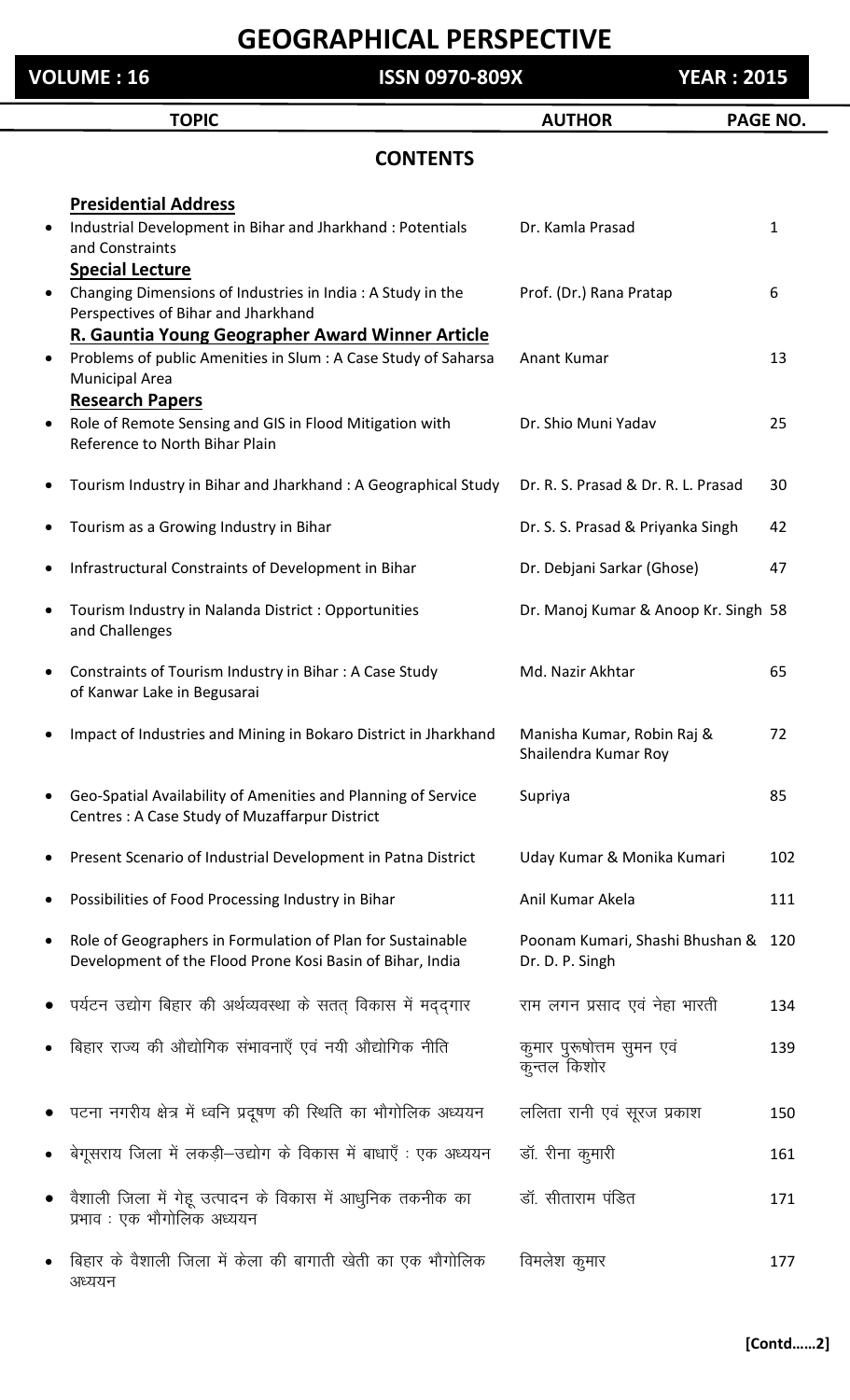| <b>TOPIC</b>                                                                                                                                          | <b>AUTHOR</b>                | <b>PAGE NO</b> |
|-------------------------------------------------------------------------------------------------------------------------------------------------------|------------------------------|----------------|
|                                                                                                                                                       |                              |                |
| पटना महानगर के राजापुर—मैनपुरा की मलिन बस्ती के<br>सामाजिक–आर्थिक परिदृश्य का भौगोलिक विश्लेषण                                                        | रूबी कुमारी एवं अमिताभ बच्चन | 182            |
| पटना जिला के मनेर प्रखंड के निवासियों का बाढ़ आपदा के साथ विन्दलाल सिंह एवं विक्रांत कुमार<br>समायोजन                                                 |                              | 189            |
| जिला आपदा प्रबंधन के क्षेत्र में महात्मा गाँधी के प्रयोग : सन् 1934 ई0 ) देव प्रकाश एवं चित्रलेखा<br>के बिहार भूकंप के संदर्भ में एक भौगोलिक विश्लेषण |                              | 197            |
| पर्यटन उद्योग की समस्याएँ एवं समाधान : पटना जिला का<br>एक भौगोलिक अध्ययन                                                                              | रवि प्रकाश                   | 204            |
| <b>General Secretary's Report</b>                                                                                                                     |                              | 215            |
| <b>Book Review</b>                                                                                                                                    |                              | 220            |
| <b>Tribute</b>                                                                                                                                        |                              | 226            |
| <b>Departmental News</b>                                                                                                                              |                              | 231            |
| Ph.D. Degree Awarded                                                                                                                                  |                              | 238            |
| <b>Geographical News</b>                                                                                                                              |                              | 242            |

Ē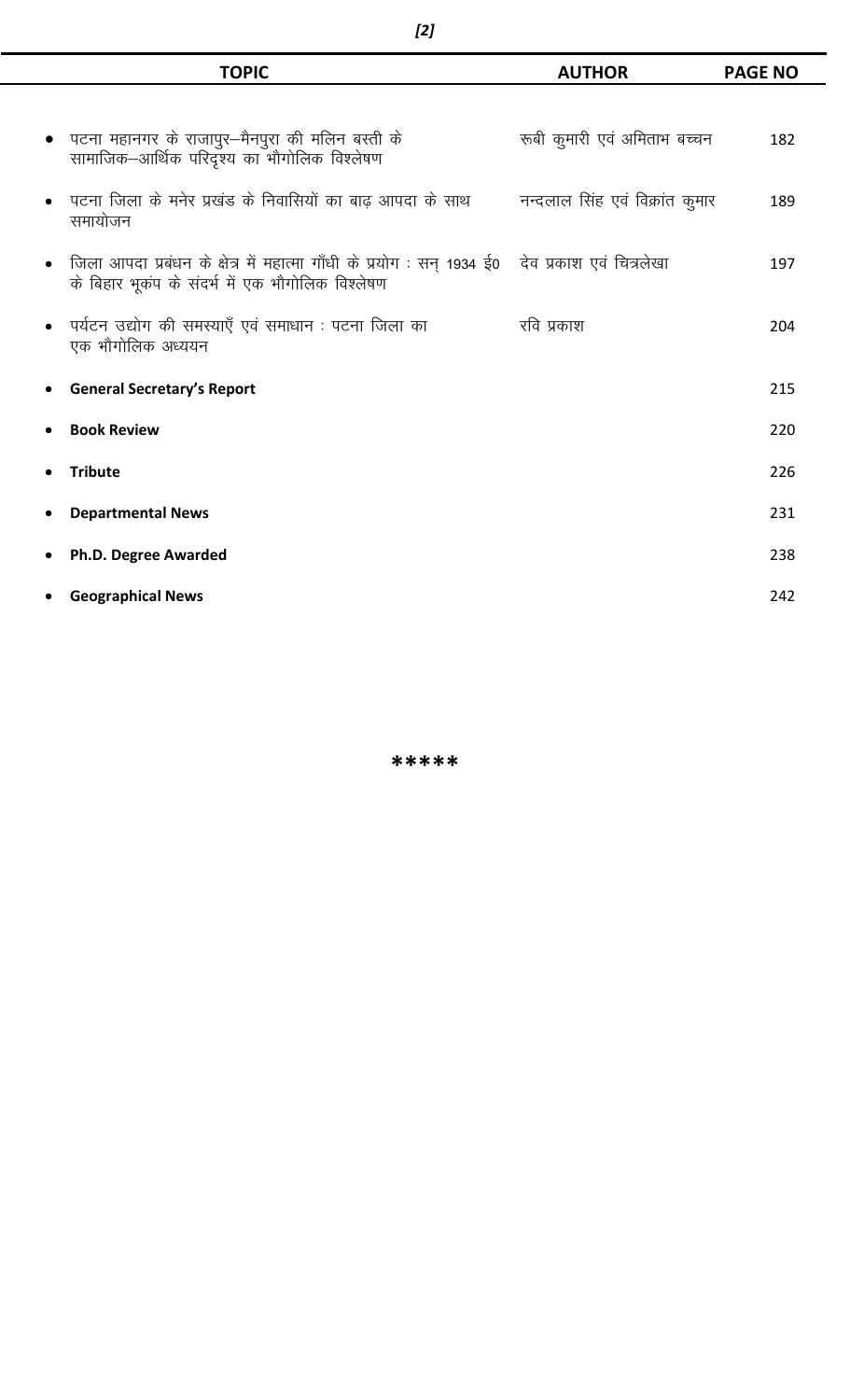# **CONTENTS**

| <b>TOPIC</b>                                                                       | <b>AUTHOR</b>             | PAGE NO. |
|------------------------------------------------------------------------------------|---------------------------|----------|
| Presidential Address                                                               | Prof. Sudeepta Adhikari   | $1 - 16$ |
| Keynote Address                                                                    | Prof. Dr. Rana Pratap     | 17-31    |
| Popular Article                                                                    | Prof. (Dr.) A.K. Singh &  |          |
|                                                                                    | Priyanka Chandra          | 32-50    |
|                                                                                    | Dr. Ravi Kiran Sharma     | 51-58    |
|                                                                                    | Dr. Anuradha Sahay        | 59-68    |
| Vulnerability of Flood in North Bihar Plain :                                      |                           |          |
| A Case Study of Kamla-Balan River Basin                                            | Suvradip Halder           | 69-86    |
| Shifting Course of River Kosi and Its                                              | Dr. Anil Kumar Gupta &    |          |
| Environmental Disaster : A Geographical Study                                      | Rajeev Kumar              | 87-95    |
| Interlinking of Rivers in India :<br>۰                                             | Dr. Manoj Kumar &         |          |
| Issues and Challenges                                                              | Dr. Anoop Kumar Singh     | 96-105   |
| Problems and Prospects of Interlinking of Rivers                                   |                           |          |
| In North Bihar : A Geographic Analysis                                             | Ram Pravesh Yadav         | 106-115  |
| Kosi Basin: Trans-Boundary Relations for                                           |                           |          |
| Water Resource                                                                     | Rakesh Tiwary             | 116-129  |
| Socio-Economic Development of Kosi Basin                                           | Dr. Shambhu Sharan Pd.    |          |
| in the midst of Flood Hazard                                                       | & Dr. Priyanka Singh      | 130-138  |
| Flood Management and River Linking of<br>۰                                         | Uday Kumar &<br>M. Ashraf | 139-149  |
| Mahananda River Basin in Bihar and W. Bengal                                       | Dr. Arun Kumar            | 150-162  |
| Changing Dimension of the River Kosi<br>Abandoned River Courses and their Economic |                           |          |
|                                                                                    | Sanjay Kumar              | 163-167  |
| Importance in Mithila Plain                                                        | शिवमनि यादव एवं           |          |
| कोसी महासेतु का पूर्वोत्तर बिहार की परिवहन                                         | प्रीति कमारी              | 168-173  |
| प्रणाली एवं अर्थव्यवस्था पर प्रभाव                                                 |                           |          |
| क्षेत्रीय विकास में कृषि विविधता को भूमिका:                                        |                           | 174-181  |
| अरवल जिला के संदर्भ में एक अध्ययन                                                  | डॉ॰ हलेश मांझी            |          |
| कावर ताल आर्द्रभूमि :                                                              | डॉ॰ रीना कुमारी           |          |
| जल संधान प्रबंधन का विश्लेषण                                                       |                           | 182-201  |
| General Secretary Report                                                           |                           | 202-205  |
| <b>Book Review</b>                                                                 |                           | 206-209  |
| Tribute <sup>1</sup>                                                               |                           | 210-211  |
| Departmental News                                                                  |                           | 212-222  |
| Ph. D. Degree Awarded                                                              |                           | 223-229  |
| Geographical News                                                                  |                           | 230-233  |
| Journey of The Association of Geographers                                          |                           | 234-235  |